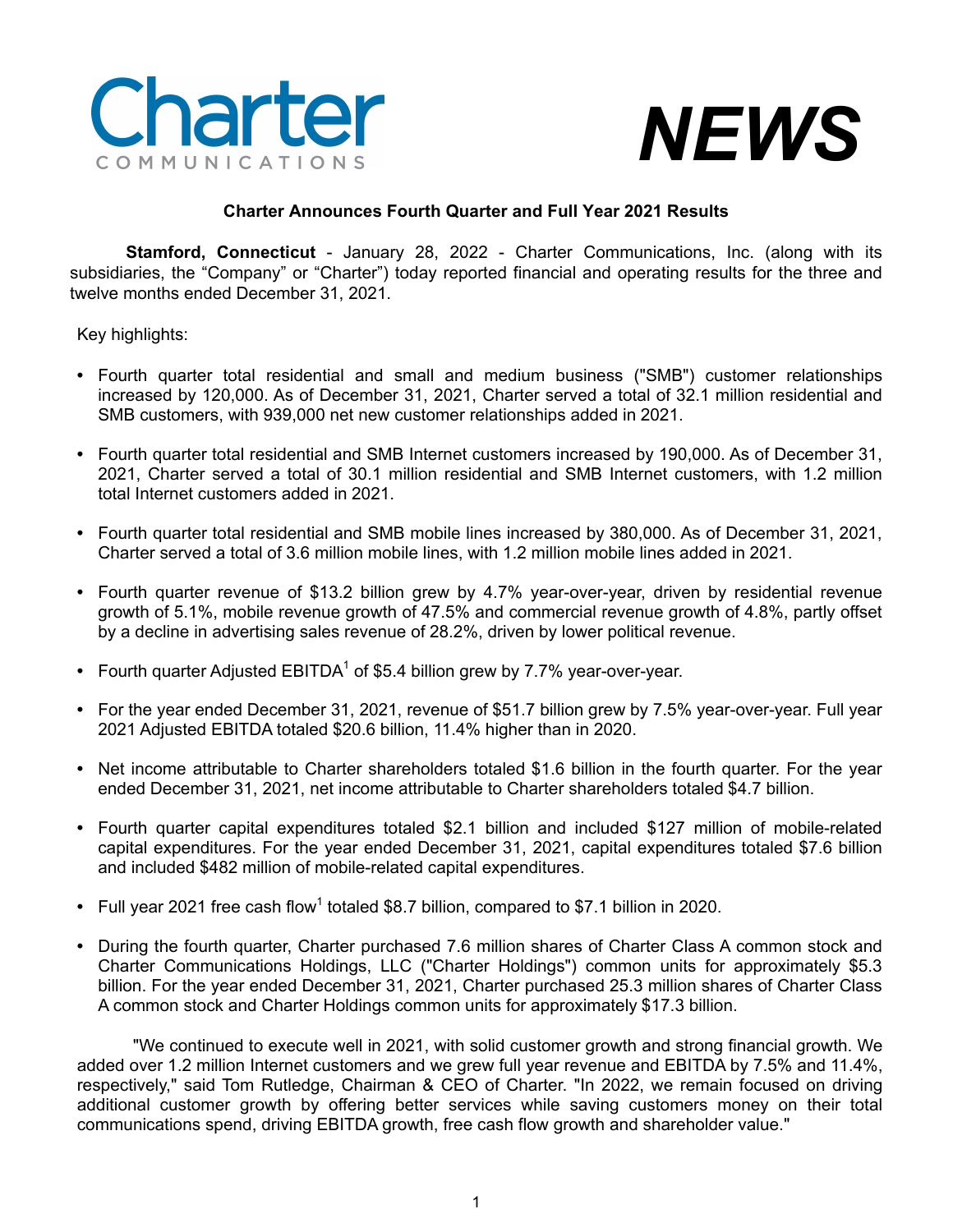$1$ . Adjusted EBITDA and free cash flow are non-GAAP measures defined in the "Use of Adjusted EBITDA and Free Cash Flow Information" section and are reconciled to net income attributable to Charter shareholders and net cash flows from operating activities, respectively, in the addendum of this news release.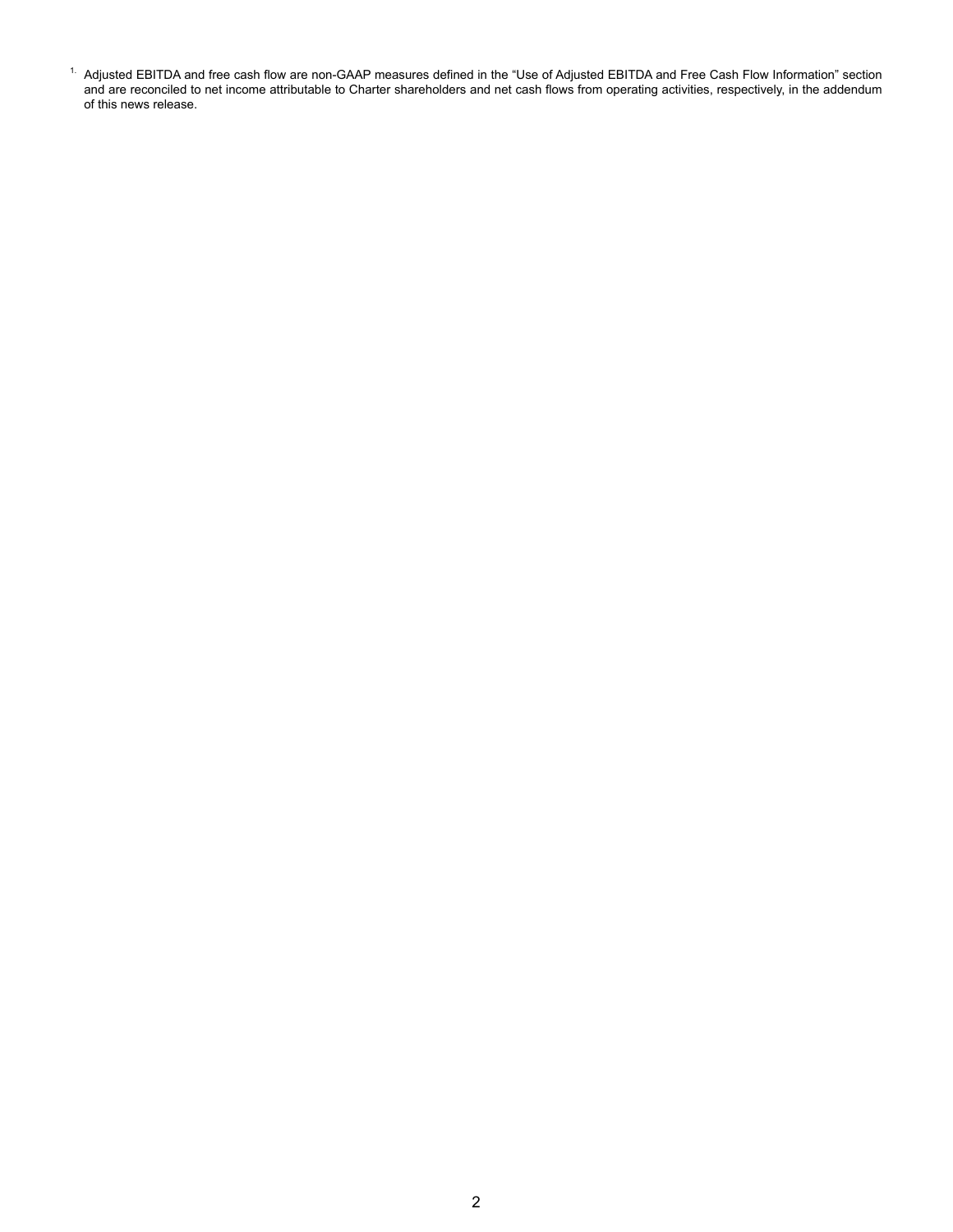# *Key Operating Results*

|                                                                   | Approximate as of |                          |                          |    |                          |  |  |
|-------------------------------------------------------------------|-------------------|--------------------------|--------------------------|----|--------------------------|--|--|
|                                                                   |                   | December 31,<br>2021 (a) | December 31,<br>2020 (a) |    | December 31,<br>2019 (a) |  |  |
| Footprint (b)                                                     |                   |                          |                          |    |                          |  |  |
| <b>Estimated Passings</b>                                         |                   | 54,521                   | 53,416                   |    | 52,270                   |  |  |
| <b>Customer Relationships (c)</b>                                 |                   |                          |                          |    |                          |  |  |
| Residential                                                       |                   | 29,926                   | 29,079                   |    | 27,277                   |  |  |
| <b>SMB</b>                                                        |                   | 2,143                    | 2,051                    |    | 1,958                    |  |  |
| <b>Total Customer Relationships</b>                               |                   | 32,069                   | 31,130                   |    | 29,235                   |  |  |
| Residential                                                       |                   | 103                      | 167                      |    | 240                      |  |  |
| <b>SMB</b>                                                        |                   | 17                       | 30                       |    | 28                       |  |  |
| <b>Total Customer Relationships Quarterly Net Additions</b>       |                   | 120                      | 197                      |    | 268                      |  |  |
| Total Customer Relationship Penetration of Estimated Passings (d) |                   | 58.8 %                   | 58.3 %                   |    | 55.9 %                   |  |  |
| Monthly Residential Revenue per Residential Customer (e)          | \$                | 114.14                   | \$<br>111.85             | \$ | 113.79                   |  |  |
| Monthly SMB Revenue per SMB Customer (f)                          | \$                | 164.59                   | 163.02<br>\$             | \$ | 169.06                   |  |  |
| <b>Residential Customer Relationships Penetration</b>             |                   |                          |                          |    |                          |  |  |
| Single Play Penetration (g)                                       |                   | 46.7 %                   | 44.5 %                   |    | 43.0 %                   |  |  |
| Double Play Penetration (g)                                       |                   | 33.0 %                   | 32.7 %                   |    | 30.7 %                   |  |  |
| Triple Play Penetration (g)                                       |                   | 20.4 %                   | 22.9 %                   |    | 26.2 %                   |  |  |
| % Residential Non-Video Customer Relationships                    |                   | 49.2 %                   | 46.2 %                   |    | 42.7 %                   |  |  |
| Internet                                                          |                   |                          |                          |    |                          |  |  |
| Residential                                                       |                   | 28,137                   | 27,023                   |    | 24,908                   |  |  |
| <b>SMB</b>                                                        |                   | 1,952                    | 1,856                    |    | 1,756                    |  |  |
| <b>Total Internet Customers</b>                                   |                   | 30,089                   | 28,879                   |    | 26,664                   |  |  |
| Residential                                                       |                   | 172                      | 216                      |    | 313                      |  |  |
| <b>SMB</b>                                                        |                   | 18                       | 30                       |    | 26                       |  |  |
| <b>Total Internet Quarterly Net Additions</b>                     |                   | 190                      | 246                      |    | 339                      |  |  |
| Video                                                             |                   |                          |                          |    |                          |  |  |
| Residential                                                       |                   | 15,216                   | 15,639                   |    | 15,620                   |  |  |
| <b>SMB</b>                                                        |                   | 617                      | 561                      |    | 524                      |  |  |
| <b>Total Video Customers</b>                                      |                   | 15,833                   | 16,200                   |    | 16,144                   |  |  |
| Residential                                                       |                   | (71)                     | (66)                     |    | (105)                    |  |  |
| <b>SMB</b>                                                        |                   | 13                       | 31                       |    | 4                        |  |  |
| <b>Total Video Quarterly Net Additions</b>                        |                   | (58)                     | (35)                     |    | (101)                    |  |  |
| Voice                                                             |                   |                          |                          |    |                          |  |  |
| Residential                                                       |                   | 8,621                    | 9,215                    |    | 9,443                    |  |  |
| <b>SMB</b>                                                        |                   | 1,282                    | 1,224                    |    | 1,144                    |  |  |
| <b>Total Voice Customers</b>                                      |                   | 9,903                    | 10,439                   |    | 10,587                   |  |  |
| Residential                                                       |                   | (163)                    | (120)                    |    | (152)                    |  |  |
| <b>SMB</b>                                                        |                   | 9                        | 17                       |    | 24                       |  |  |
| <b>Total Voice Quarterly Net Additions</b>                        |                   | (154)                    | (103)                    |    | (128)                    |  |  |
| Mobile Lines (h)                                                  |                   |                          |                          |    |                          |  |  |
| Residential                                                       |                   | 3,448                    | 2,320                    |    | 1,078                    |  |  |
| <b>SMB</b>                                                        |                   | 116                      | 55                       |    | 4                        |  |  |
| <b>Total Mobile Lines</b>                                         |                   | 3,564                    | 2,375                    |    | 1,082                    |  |  |
| Residential                                                       |                   | 363                      | 300                      |    | 285                      |  |  |
| <b>SMB</b>                                                        |                   | 17                       | 15                       |    | 3                        |  |  |
| Total Mobile Lines Quarterly Net Additions                        |                   | 380                      | 315                      |    | 288                      |  |  |
| Enterprise (i)                                                    |                   |                          |                          |    |                          |  |  |
| Enterprise Primary Service Units ("PSUs")                         |                   | 272                      | 259                      |    | 252                      |  |  |
| <b>Enterprise Quarterly Net Additions</b>                         |                   | 3                        | 2                        |    | 3                        |  |  |

**Footnotes -** In thousands, except per customer and penetration data. See footnotes to unaudited summary of operating statistics on page 5 of the addendum of this news release. The footnotes contain important disclosures regarding the definitions used for these operating statistics. All percentages are calculated using whole numbers. Minor differences may exist due to rounding.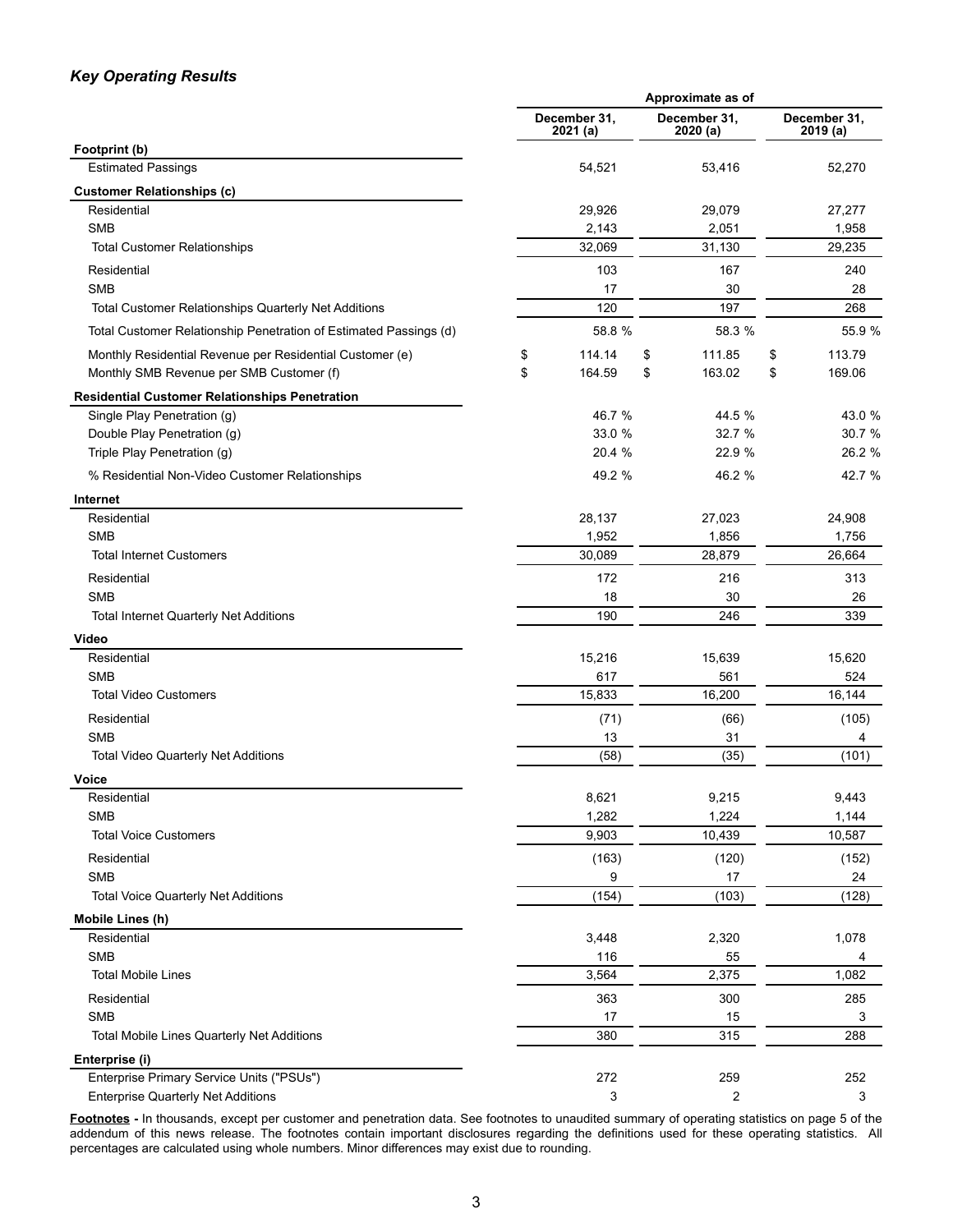During the fourth quarter of 2021, Charter's residential customer relationships grew by 103,000, compared to growth of 167,000 in the fourth quarter of 2020 and 240,000 in the fourth quarter of 2019. As of December 31, 2021, Charter had 29.9 million residential customer relationships, with year-over-year growth of 2.9%.

Charter added 172,000 residential Internet customers during the fourth quarter of 2021, compared to 216,000 during the fourth quarter of 2020 and 313,000 during the fourth quarter of 2019. Currently, 200 Mbps is the minimum speed offered to new *Spectrum Internet*® customers in 85% of Charter's footprint. As of December 31, 2021, nearly 75% of total Internet customers subscribed to tiers that provided 200 Mbps or more of speed. Charter also offers *Spectrum Internet Gig* across its entire footprint. Charter's Advanced Home WiFi, a managed WiFi service that provides customers an optimized home network while providing greater control of their connected devices, is available to nearly all *Spectrum Internet* customers. In addition, Charter's WiFi 6 router offers lower latency and performs better in environments with many connected WiFi devices, and has the ability to offer speeds of well over 1 Gbps.

Residential video customers decreased by 71,000 in the fourth quarter of 2021, compared to declines of 66,000 in the fourth quarter of 2020 and 105,000 in the fourth quarter of 2019. As of December 31, 2021, Charter had 15.2 million residential video customers.

During the fourth quarter of 2021, residential wireline voice customers declined by 163,000, compared to declines of 120,000 in the fourth quarter of 2020 and 152,000 in the fourth quarter of 2019. As of December 31, 2021, Charter had 8.6 million residential wireline voice customers.

Fourth quarter 2021 residential revenue per residential customer (excluding mobile) totaled \$114.14, and increased by 2.0% compared to the prior year period, given promotional rate step-ups, video rate adjustments that pass through programmer rate increases, and \$22 million of COVID-related impacts in the prior year period, partly offset by a higher mix of non-video customer relationships, a higher mix of lower priced video packages within Charter's video customer base and \$31 million of sports network credits recorded in the current year period to be provided to qualified video customers given fewer sporting events being broadcast during COVID-19.

SMB customer relationships grew by 17,000 in the fourth quarter of 2021, while fourth quarter 2020 and 2019 SMB customer relationships grew by 30,000 and 28,000, respectively. During the fourth quarter of 2021, enterprise PSUs grew by 3,000, compared to growth of 2,000 in the fourth quarter of 2020 and 3,000 in the fourth quarter of 2019.

During the fourth quarter of 2021, Charter added 380,000 mobile lines, compared to growth of 315,000 during the fourth quarter of 2020 and 288,000 during the fourth quarter of 2019. *Spectrum Mobile*TM is available to all new and existing *Spectrum Internet* customers. *Spectrum Mobile* customers can choose "Unlimited" or "By the Gig" data plans. In October 2021, *Spectrum Mobile* introduced new Unlimited pricing starting at \$29.99/month per Unlimited line for customers with at least two lines. Additionally, customers qualify for the new multiline pricing when combining By the Gig lines for \$14/GB with Unlimited lines. All *Spectrum Mobile* plans include 5G access, with taxes and fees included and no contracts. *Spectrum Mobile's* new Unlimited pricing is part of Charter's converged network strategy to provide consumers a differentiated connectivity experience with highly competitive, simple data plans and pricing.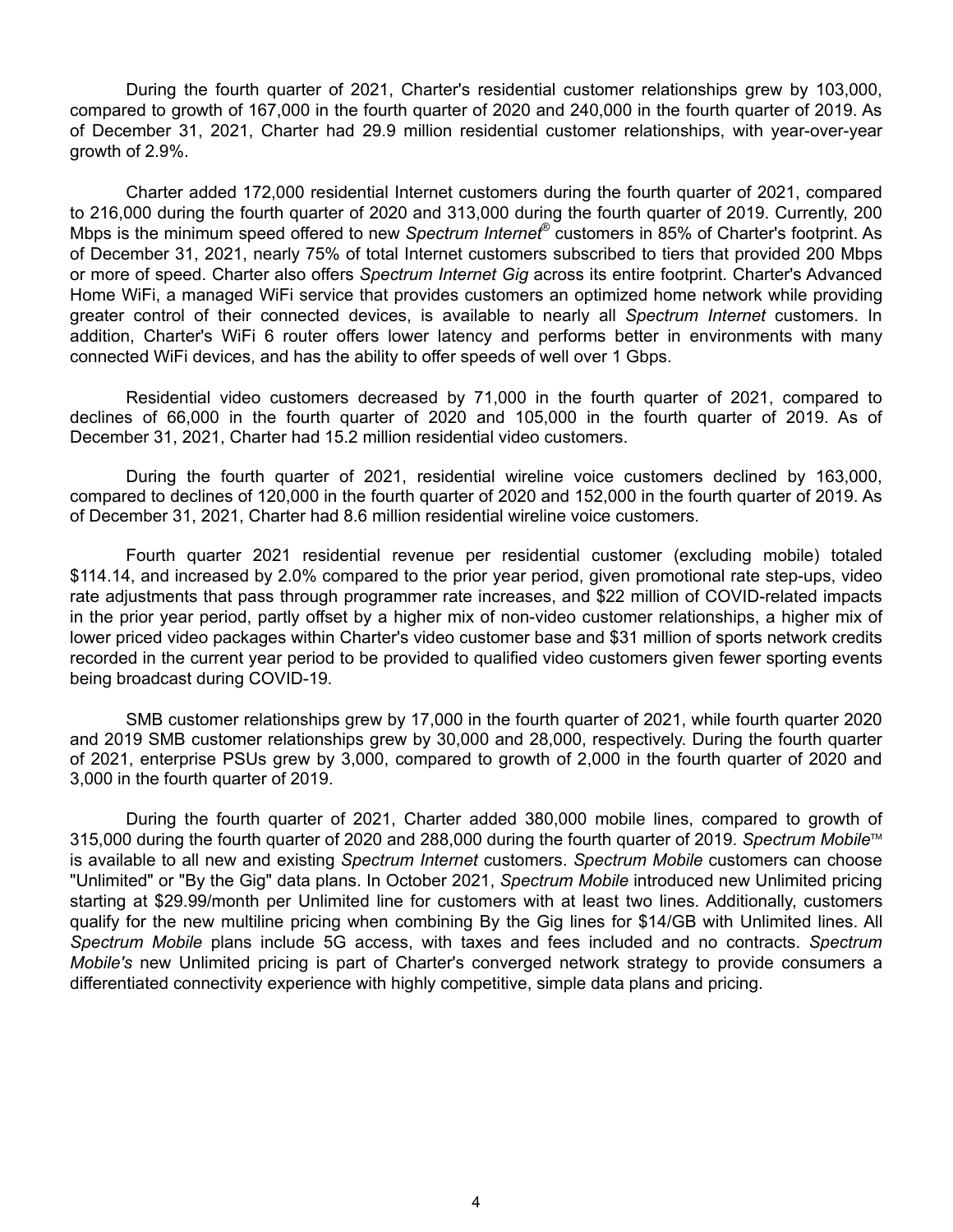#### **CHARTER COMMUNICATIONS, INC. AND SUBSIDIARIES UNAUDITED CONSOLIDATED STATEMENTS OF OPERATIONS AND OPERATING DATA (dollars in millions, except per share data)**

|                                                                 | Three Months Ended December 31, |    |        |            |  |  |
|-----------------------------------------------------------------|---------------------------------|----|--------|------------|--|--|
|                                                                 | 2021                            |    | 2020   | % Change   |  |  |
| <b>REVENUES:</b>                                                |                                 |    |        |            |  |  |
| Internet                                                        | \$<br>5,424                     | \$ | 4,862  | 11.6 %     |  |  |
| Video                                                           | 4,406                           |    | 4,418  | (0.3)%     |  |  |
| Voice                                                           | 396                             |    | 449    | (11.9)%    |  |  |
| Residential revenue                                             | 10,226                          |    | 9.729  | 5.1%       |  |  |
| Small and medium business                                       | 1,054                           |    | 997    | 5.8 %      |  |  |
| Enterprise                                                      | 643                             |    | 623    | 3.2%       |  |  |
| Commercial revenue                                              | 1,697                           |    | 1,620  | 4.8%       |  |  |
| Advertising sales                                               | 448                             |    | 625    | $(28.2)\%$ |  |  |
| Mobile                                                          | 632                             |    | 428    | 47.5 %     |  |  |
| Other                                                           | 209                             |    | 222    | (6.2)%     |  |  |
| <b>Total Revenue</b>                                            | 13,212                          |    | 12,624 | 4.7 %      |  |  |
| <b>COSTS AND EXPENSES:</b>                                      |                                 |    |        |            |  |  |
| Total operating costs and expenses                              | 7,833                           |    | 7,630  | 2.7%       |  |  |
| <b>Adjusted EBITDA</b>                                          | \$<br>5,379                     | \$ | 4,994  | 7.7%       |  |  |
| Adjusted EBITDA margin                                          | 40.7%                           |    | 39.6 % |            |  |  |
| <b>Capital Expenditures</b>                                     | \$<br>2,072                     | \$ | 2,063  |            |  |  |
| % Total Revenue                                                 | 15.7 %                          |    | 16.3 % |            |  |  |
| Net income attributable to Charter shareholders                 | \$<br>1,610                     | \$ | 1,246  |            |  |  |
| Earnings per common share attributable to Charter shareholders: |                                 |    |        |            |  |  |
| Basic                                                           | \$<br>9.17                      | \$ | 6.33   |            |  |  |
| <b>Diluted</b>                                                  | \$<br>8.93                      | \$ | 6.05   |            |  |  |
| Net cash flows from operating activities                        | \$<br>4,226                     | \$ | 4,149  |            |  |  |
| Free cash flow                                                  | \$<br>2,285                     | \$ | 2,079  |            |  |  |

### **Revenues**

Fourth quarter revenue increased by 4.7% year-over-year to \$13.2 billion, driven primarily by growth in residential, mobile and commercial revenues. Excluding advertising, which benefited from political spend in the fourth quarter of 2020, revenue grew by 6.4% year-over-year.

Residential revenue totaled \$10.2 billion in the fourth quarter, an increase of 5.1% year-over-year. The year-over-year revenue growth rate was negatively impacted by \$31 million of sports network credits recorded in the current year period and positively impacted by \$22 million of COVID-related impacts in the prior year period.

Internet revenue grew by 11.6% year-over-year to \$5.4 billion, driven by growth in Internet customers during the last year, promotional rate step-ups, reduced bundled discounts and higher bundled revenue allocation.

Video revenue totaled \$4.4 billion in the fourth quarter, a decrease of 0.3% compared to the prior year period, driven by a higher mix of lower priced video packages within Charter's video customer base, a decline in video customers during the last year, the aforementioned \$31 million of sports network credits recorded in the current year period and lower bundled revenue allocation, partly offset by promotional rate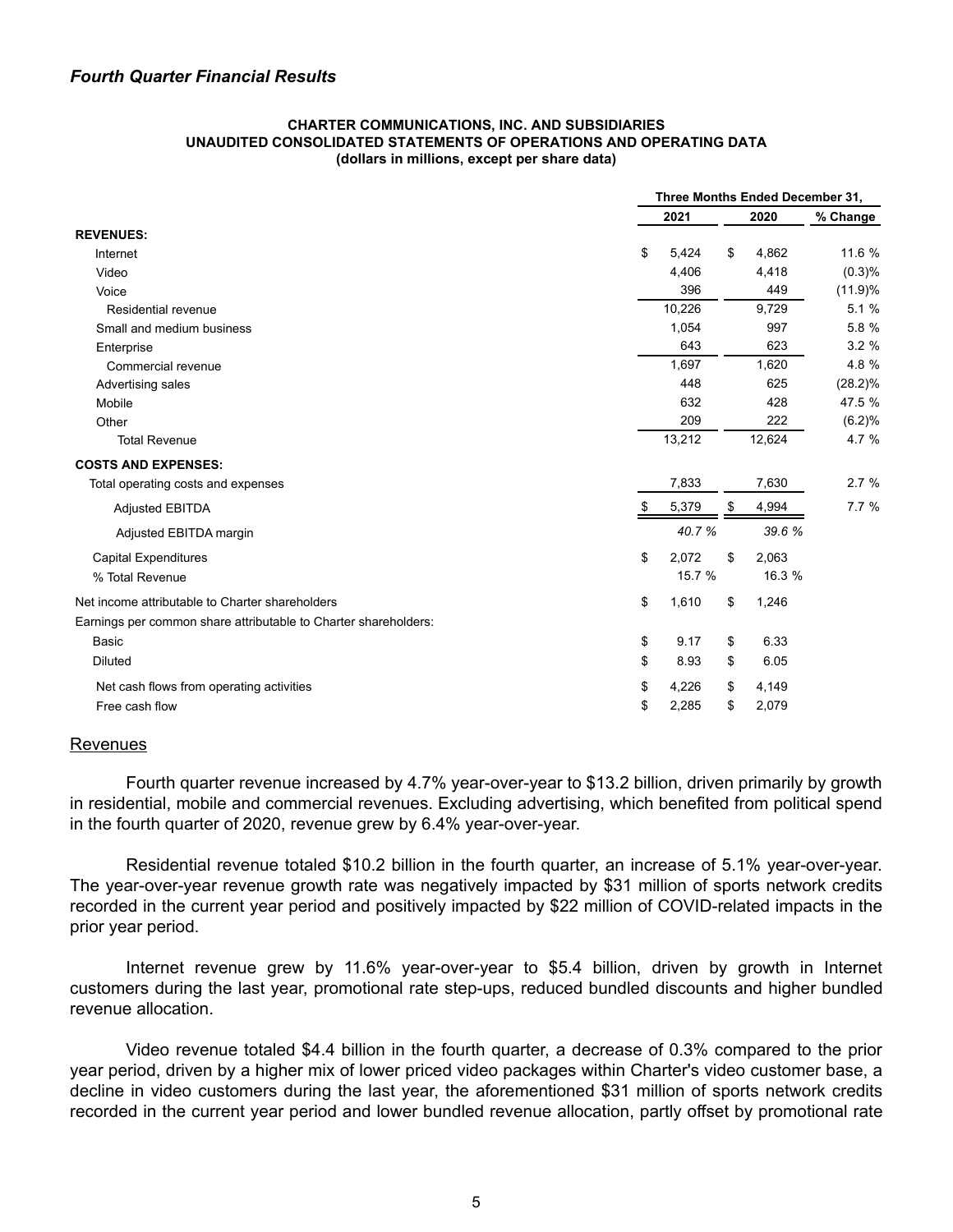step-ups, video rate adjustments that pass through programmer rate increases and the aforementioned COVID-related impacts in the prior year period.

 Voice revenue totaled \$396 million in the fourth quarter, a decrease of 11.9% compared to the fourth quarter of 2020, driven by a decline in wireline voice customers over the last twelve months and value-based pricing.

Commercial revenue increased by 4.8% year-over-year to \$1.7 billion, driven by SMB and enterprise revenue growth of 5.8% and 3.2% year-over-year, respectively. Fourth quarter 2021 SMB revenue growth benefited from COVID-related impacts in the fourth quarter of 2020. Enterprise revenue excluding wholesale increased by 6.1% year-over-year, reflecting PSU growth.

Fourth quarter advertising sales revenue of \$448 million decreased by 28.2% compared to the yearago quarter, driven by lower political revenue. Compared to the fourth quarter of 2019, advertising sales revenue increased by 3.3%, primarily due to higher advanced advertising revenue, partly offset by lower local revenue, particularly in the automotive category.

Fourth quarter mobile revenue totaled \$632 million, an increase of 47.5% year-over-year, primarily driven by mobile line growth.

## Operating Costs and Expenses

Fourth quarter total operating costs and expenses increased by \$203 million, or 2.7% year-overyear.

Fourth quarter programming costs decreased by \$14 million, or 0.5% as compared to the fourth quarter of 2020, reflecting fewer video customers and a higher mix of lower cost packages within Charter's video customer base, \$31 million of sports network rebates in the fourth quarter of 2021 that resulted from fewer sporting events being broadcast during COVID-19 and \$19 million of other favorable adjustments, partly offset by contractual programming increases and renewals.

Regulatory, connectivity and produced content expenses increased by \$60 million, or 11.3% yearover-year, primarily driven by higher sports rights costs given more games played in the fourth quarter of 2021 compared to the fourth quarter of 2020 as a result of COVID-19, partly offset by lower original programming costs and regulatory and franchise fees.

Costs to service customers decreased by \$11 million, or 0.5% year-over-year, despite year-overyear residential and SMB customer growth of 3.0%. The year-over-year decrease in costs to service customers was primarily driven by lower transaction costs, mostly offset by previously announced wage increases for hourly field operations and call center employees as Charter meets its commitment to a minimum \$20 per hour wage in 2022.

Marketing expenses increased by \$33 million, or 4.3% year-over-year.

Fourth quarter mobile costs totaled \$724 million, an increase of 38.5% year-over-year, and were comprised of device costs, customer acquisition costs, and service and operating costs.

Other expenses decreased by \$67 million, or 6.5% as compared to the fourth quarter of 2020, primarily driven by lower advertising sales expense and a one-time corporate cost in the prior year period.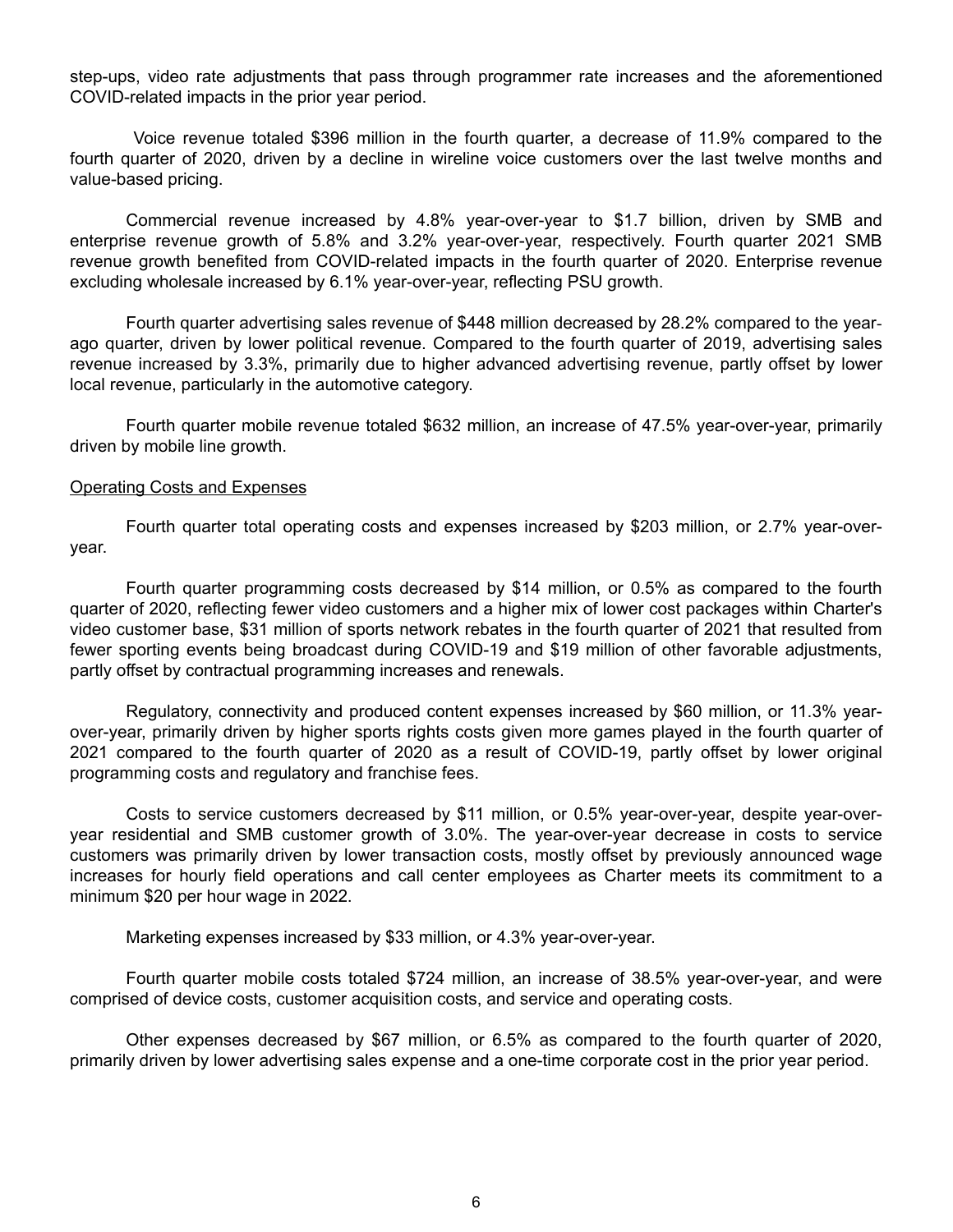Fourth quarter Adjusted EBITDA of \$5.4 billion grew by 7.7% year-over-year, reflecting growth in revenue and operating expenses of 4.7% and 2.7%, respectively.

## Net Income Attributable to Charter Shareholders

Net income attributable to Charter shareholders totaled \$1.6 billion in the fourth quarter of 2021, compared to \$1.2 billion in the fourth quarter of 2020. The year-over-year increase in net income attributable to Charter shareholders was primarily driven by higher Adjusted EBITDA.

 Net income per basic common share attributable to Charter shareholders totaled \$9.17 in the fourth quarter of 2021 compared to \$6.33 during the same period last year. The increase was primarily the result of the factors described above in addition to a 10.8% decrease in basic weighted average common shares outstanding versus the prior year period.

# Capital Expenditures

Property, plant and equipment expenditures totaled \$2.1 billion in the fourth quarter of 2021, consistent with the fourth quarter of 2020, with an increase in upgrade/rebuild spending offset by declines in scalable infrastructure and customer premise equipment ("CPE"). The increase in upgrade/rebuild was driven by plant replacement of storm-damaged areas. The decrease in scalable infrastructure spending was primarily related to a stabilized level of network traffic growth and investments made earlier in the year. The decrease in CPE was driven by lower video CPE spend. Fourth quarter capital expenditures included \$127 million of mobile costs, most of which related to retail stores and information technology systems, and were included in support capital.

# Cash Flow and Free Cash Flow

During the fourth quarter of 2021, net cash flows from operating activities totaled \$4.2 billion, compared to \$4.1 billion in the prior year quarter. The year-over-year increase in net cash flows from operating activities was primarily due to higher Adjusted EBITDA, partly offset by higher cash paid for interest, net and an unfavorable change in trade working capital.

Free cash flow in the fourth quarter of 2021 totaled \$2.3 billion, compared to \$2.1 billion during the same period last year. The year-over-year increase in free cash flow was primarily driven by an increase in net cash flows from operating activities and a benefit related to changes in accrued expenses related to capital expenditures.

# Liquidity & Financing

As of December 31, 2021, total principal amount of debt was \$91.2 billion and Charter's credit facilities provided approximately \$3.9 billion of additional liquidity in excess of Charter's \$601 million cash position.

In October 2021, Charter Communications Operating, LLC and Charter Communications Operating Capital Corp. jointly issued \$1.25 billion of 2.250% senior secured notes due 2029 at 99.835% of the aggregate principal amount, \$1.35 billion of 3.500% senior secured notes due 2042 at 99.253% of the aggregate principal amount and \$1.4 billion of 3.950% senior secured notes due 2062 at 99.186% of the aggregate principal amount. Net proceeds were used to pay related fees and expenses and for general corporate purposes, including funding buybacks of Charter Class A common stock and Charter Holdings common units as well as repaying certain indebtedness.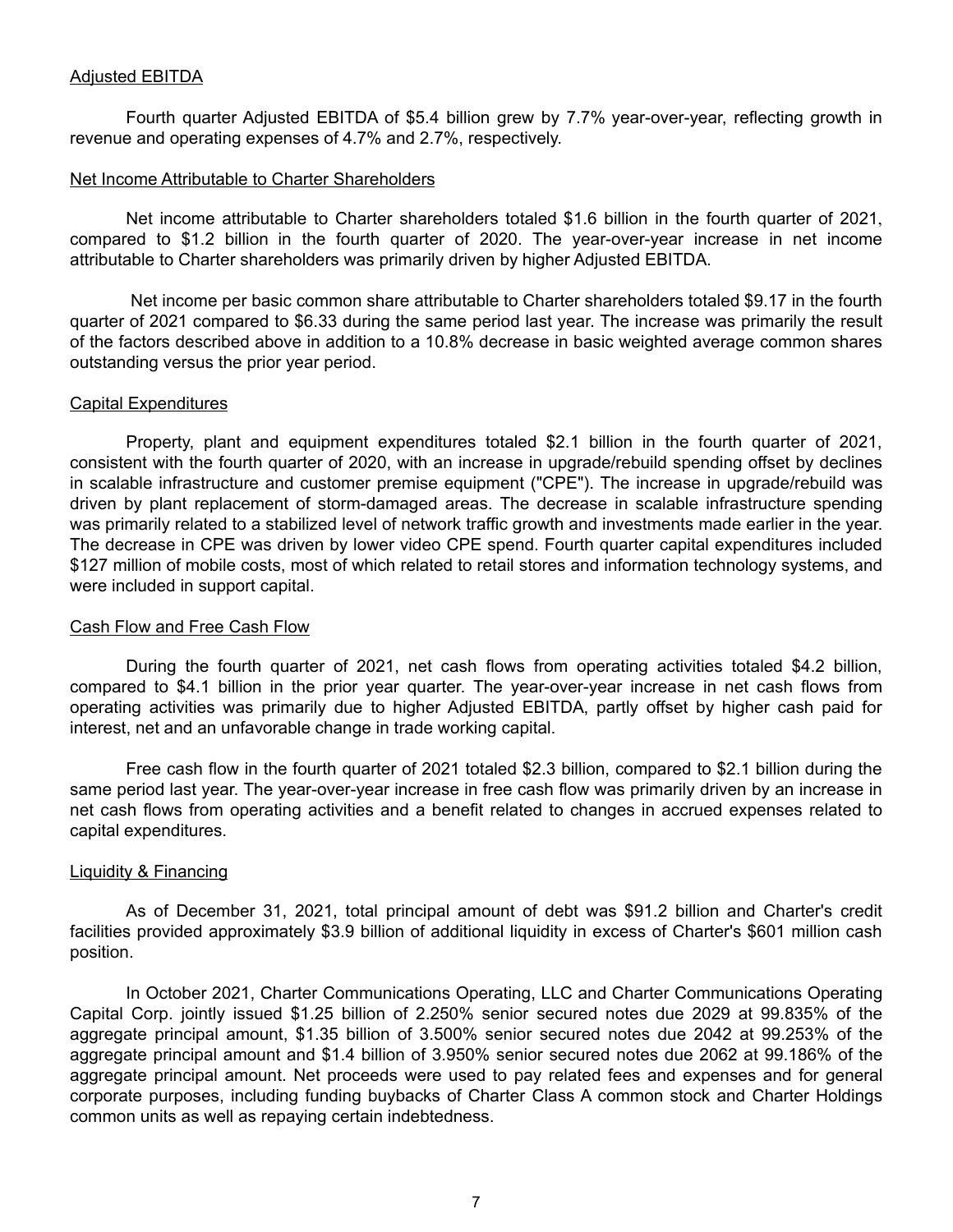In January 2022, CCO Holdings, LLC and CCO Holdings Capital Corp. jointly issued \$1.2 billion of 4.750% senior unsecured notes due 2032 at par. Net proceeds were used for general corporate purposes, including to fund buybacks of Charter Class A common stock and Charter Holdings common units, to repay certain indebtedness and to pay related fees and expenses.

# Share Repurchases

During the three months ended December 31, 2021, Charter purchased 7.6 million shares of Charter Class A common stock and Charter Holdings common units for approximately \$5.3 billion.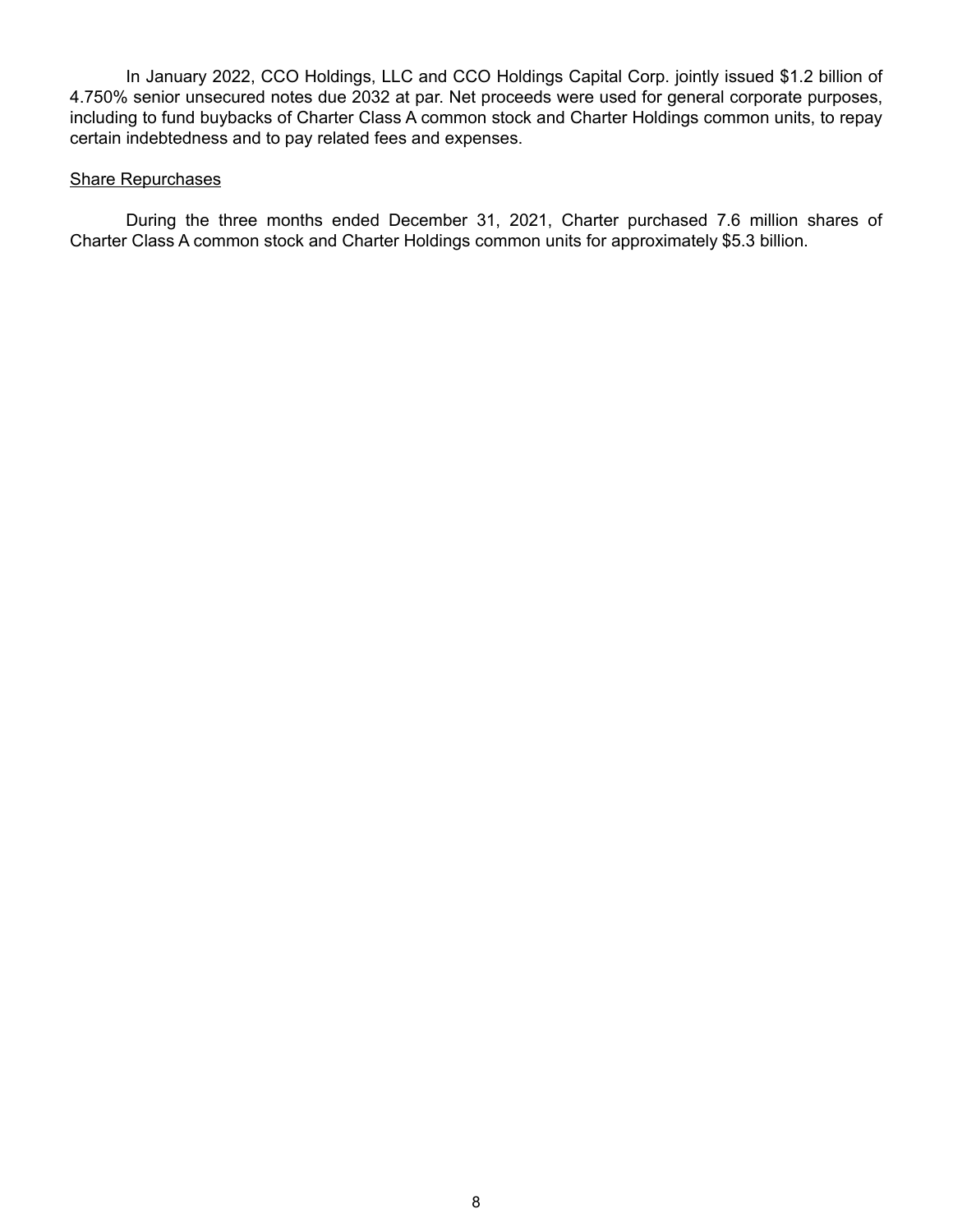#### **CHARTER COMMUNICATIONS, INC. AND SUBSIDIARIES UNAUDITED CONSOLIDATED STATEMENTS OF OPERATIONS AND OPERATING DATA (dollars in millions, except per share data)**

|                                                                 | Year Ended December 31, |    |        |            |  |
|-----------------------------------------------------------------|-------------------------|----|--------|------------|--|
|                                                                 | 2021                    |    | 2020   | % Change   |  |
| <b>REVENUES:</b>                                                |                         |    |        |            |  |
| Internet                                                        | \$<br>21,094            | \$ | 18,521 | 13.9 %     |  |
| Video                                                           | 17,630                  |    | 17,432 | 1.1%       |  |
| Voice                                                           | 1,598                   |    | 1,806  | $(11.5)\%$ |  |
| Residential revenue                                             | 40,322                  |    | 37,759 | 6.8 %      |  |
| Small and medium business                                       | 4,170                   |    | 3,964  | 5.2 %      |  |
| Enterprise                                                      | 2,573                   |    | 2,468  | 4.3 %      |  |
| Commercial revenue                                              | 6,743                   |    | 6,432  | 4.9 %      |  |
| Advertising sales                                               | 1,594                   |    | 1,699  | (6.2)%     |  |
| Mobile                                                          | 2,178                   |    | 1,364  | 59.6 %     |  |
| Other                                                           | 845                     |    | 843    | 0.2%       |  |
| <b>Total Revenue</b>                                            | 51,682                  |    | 48,097 | 7.5 %      |  |
| <b>COSTS AND EXPENSES:</b>                                      |                         |    |        |            |  |
| Total operating costs and expenses                              | 31,052                  |    | 29,579 | 5.0 %      |  |
| <b>Adjusted EBITDA</b>                                          | \$<br>20,630            | \$ | 18,518 | 11.4 %     |  |
| Adjusted EBITDA margin                                          | 39.9 %                  |    | 38.5 % |            |  |
| <b>Capital Expenditures</b>                                     | \$<br>7,635             | \$ | 7,415  |            |  |
| % Total Revenue                                                 | 14.8 %                  |    | 15.4 % |            |  |
| Net income attributable to Charter shareholders                 | \$<br>4,654             | \$ | 3,222  |            |  |
| Earnings per common share attributable to Charter shareholders: |                         |    |        |            |  |
| Basic                                                           | \$<br>25.34             | \$ | 15.85  |            |  |
| <b>Diluted</b>                                                  | \$<br>24.47             | \$ | 15.40  |            |  |
| Net cash flows from operating activities                        | \$<br>16,239            | \$ | 14,562 |            |  |
| Free cash flow                                                  | \$<br>8,684             | \$ | 7,070  |            |  |

# Revenues

For the year ended December 31, 2021, revenues increased to \$51.7 billion, 7.5% higher than in 2020, driven primarily by growth in residential, mobile and commercial revenues.

# Operating Costs and Expenses

Operating costs and expenses totaled \$31.1 billion in 2021, an increase of \$1.5 billion, or 5.0% compared to the prior year ended December 31, 2020, primarily driven by increases in mobile, programming and regulatory, connectivity and produced content expenses.

### Adjusted EBITDA

Adjusted EBITDA totaled \$20.6 billion for the year ended December 31, 2021, an increase of 11.4% compared to 2020, reflecting growth in revenue and operating expenses of 7.5% and 5.0%, respectively.

### Net Income Attributable to Charter Shareholders

Net income attributable to Charter shareholders totaled \$4.7 billion for the year ended December 31, 2021, compared to \$3.2 billion in 2020. The year-over-year increase in net income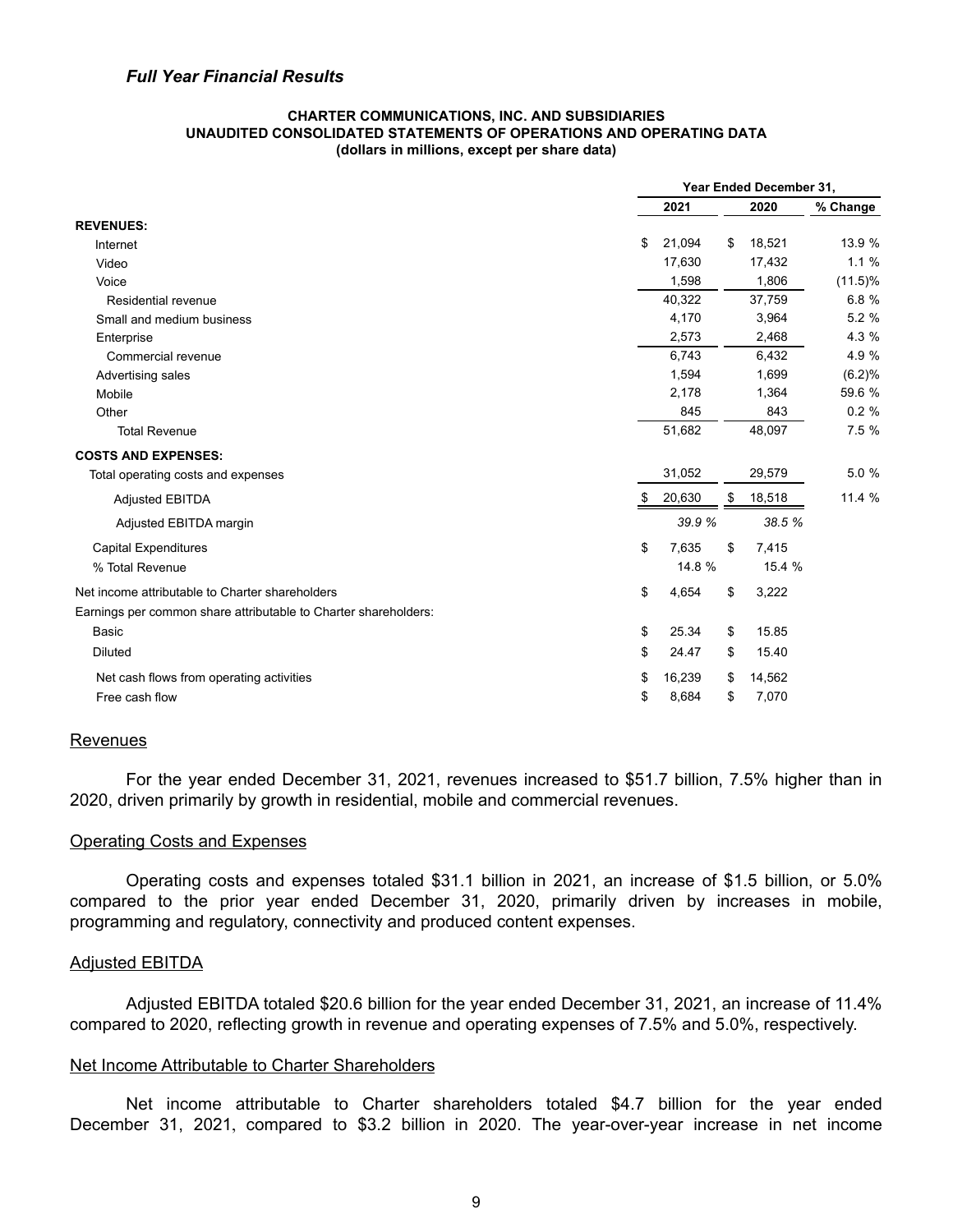attributable to Charter shareholders was primarily driven by higher Adjusted EBITDA, partly offset by higher other operating expenses, net and higher tax expense.

Net income per basic common share attributable to Charter shareholders totaled \$25.34 for the year ended December 31, 2021, compared to \$15.85 during the same period last year. The increase was primarily the result of the factors described above in addition to a 9.7% decrease in weighted average common shares outstanding versus the prior year period.

### Capital Expenditures

Capital expenditures totaled \$7.6 billion for the year ended December 31, 2021, compared to \$7.4 billion in 2020. The increase was primarily driven by increases in scalable infrastructure and upgrade/ rebuild, partly offset by declines in support capital and CPE. For the full year 2021, mobile capital expenditures totaled \$482 million versus \$508 million for the full year 2020.

Charter currently expects full year 2022 cable capital expenditures, excluding capital expenditures associated with its rural construction initiative, to be between \$7.1 billion and \$7.3 billion.

## Cash Flow and Free Cash Flow

For the year ended December 31, 2021, net cash flows from operating activities totaled \$16.2 billion, compared to \$14.6 billion in 2020. The year-over-year increase in net cash flows from operating activities was primarily due to higher Adjusted EBITDA, partly offset by an unfavorable change in trade working capital and higher cash paid for interest, net.

Free cash flow for the year ended December 31, 2021 was \$8.7 billion, compared to \$7.1 billion during the same period last year. The year-over-year increase in free cash flow was driven by an increase in net cash flows from operating activities, partly offset by higher capital expenditures.

# Share Repurchases

For the year ended December 31, 2021, Charter purchased approximately 25.3 million shares of Charter Class A common stock and Charter Holdings common units for approximately \$17.3 billion.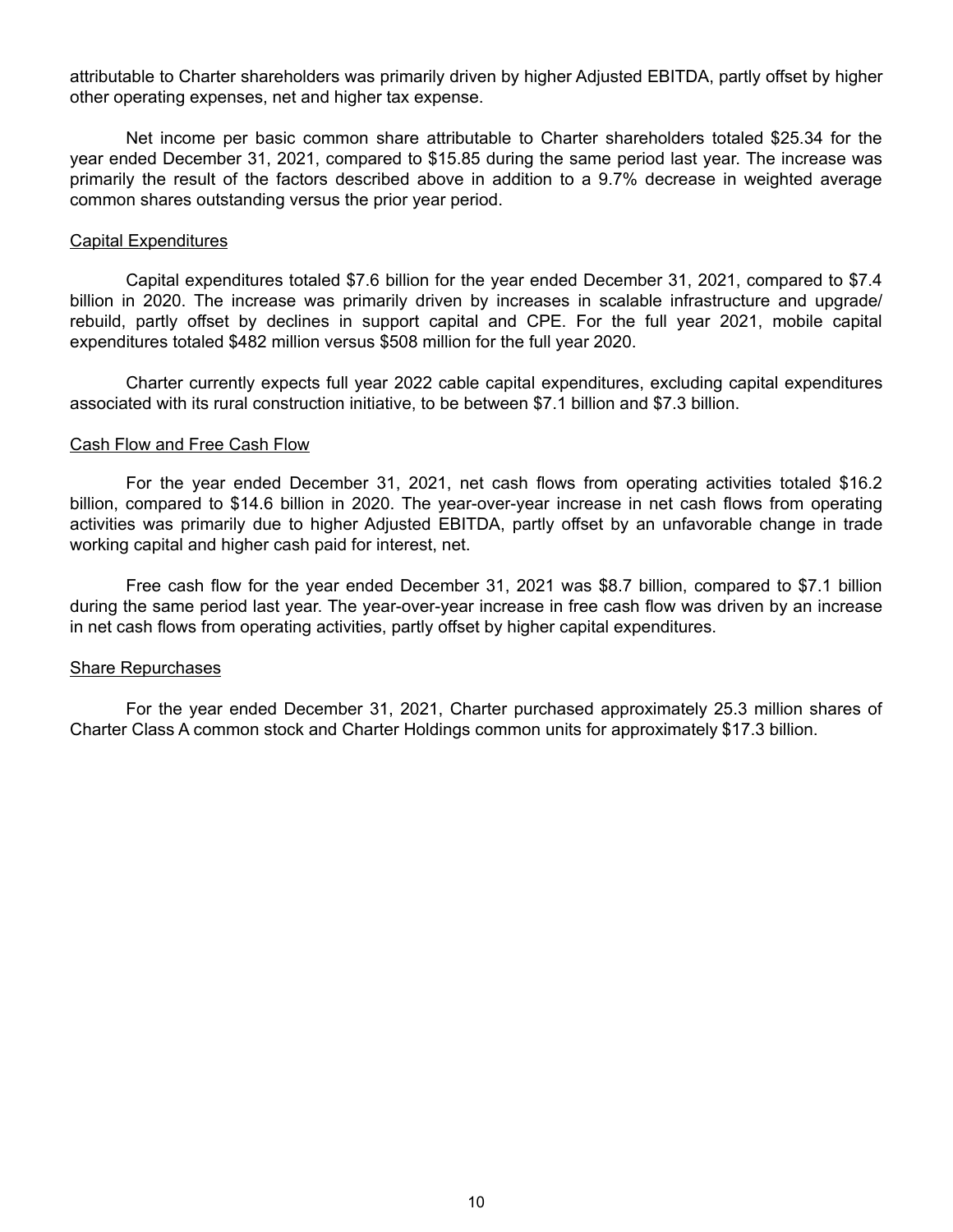# *Webcast*

Charter will host a webcast on Friday, January 28, 2022 at 8:30 a.m. Eastern Time (ET) related to the contents of this release.

The webcast can be accessed live via the Company's investor relations website at ir.charter.com. Participants should go to the webcast link no later than 10 minutes prior to the start time to register. The webcast will be archived at ir.charter.com two hours after completion of the webcast.

# *Additional Information Available on Website*

The information in this press release should be read in conjunction with the financial statements and footnotes contained in the Company's Annual Report on Form 10-K for the year ended December 31, 2021, which will be posted on the "Results & SEC Filings" section of the Company's investor relations website at ir.charter.com, when it is filed with the Securities and Exchange Commission (the "SEC"). A slide presentation to accompany the conference call and a trending schedule containing historical customer and financial data will also be available in the "Results & SEC Filings" section.

## **Use of Adjusted EBITDA and Free Cash Flow Information**

The company uses certain measures that are not defined by U.S. generally accepted accounting principles ("GAAP") to evaluate various aspects of its business. Adjusted EBITDA and free cash flow are non-GAAP financial measures and should be considered in addition to, not as a substitute for, net income attributable to Charter shareholders and net cash flows from operating activities reported in accordance with GAAP. These terms, as defined by Charter, may not be comparable to similarly titled measures used by other companies. Adjusted EBITDA and free cash flow are reconciled to net income attributable to Charter shareholders and net cash flows from operating activities, respectively, in the Addendum to this release.

Adjusted EBITDA is defined as net income attributable to Charter shareholders plus net income attributable to noncontrolling interest, net interest expense, income taxes, depreciation and amortization, stock compensation expense, other income (expenses), net and other operating (income) expenses, net, such as special charges and (gain) loss on sale or retirement of assets. As such, it eliminates the significant non-cash depreciation and amortization expense that results from the capital-intensive nature of the Company's businesses as well as other non-cash or special items, and is unaffected by the Company's capital structure or investment activities. However, this measure is limited in that it does not reflect the periodic costs of certain capitalized tangible and intangible assets used in generating revenues and the cash cost of financing. These costs are evaluated through other financial measures.

Free cash flow is defined as net cash flows from operating activities, less capital expenditures and changes in accrued expenses related to capital expenditures.

Management and Charter's board of directors use Adjusted EBITDA and free cash flow to assess Charter's performance and its ability to service its debt, fund operations and make additional investments with internally generated funds. In addition, Adjusted EBITDA generally correlates to the leverage ratio calculation under the Company's credit facilities or outstanding notes to determine compliance with the covenants contained in the facilities and notes (all such documents have been previously filed with the SEC). For the purpose of calculating compliance with leverage covenants, the Company uses Adjusted EBITDA, as presented, excluding certain expenses paid by its operating subsidiaries to other Charter entities. The Company's debt covenants refer to these expenses as management fees, which were \$352 million and \$384 million for the three months ended December 31, 2021 and 2020, respectively, and \$1.3 billion for each of the years ended December 31, 2021 and 2020.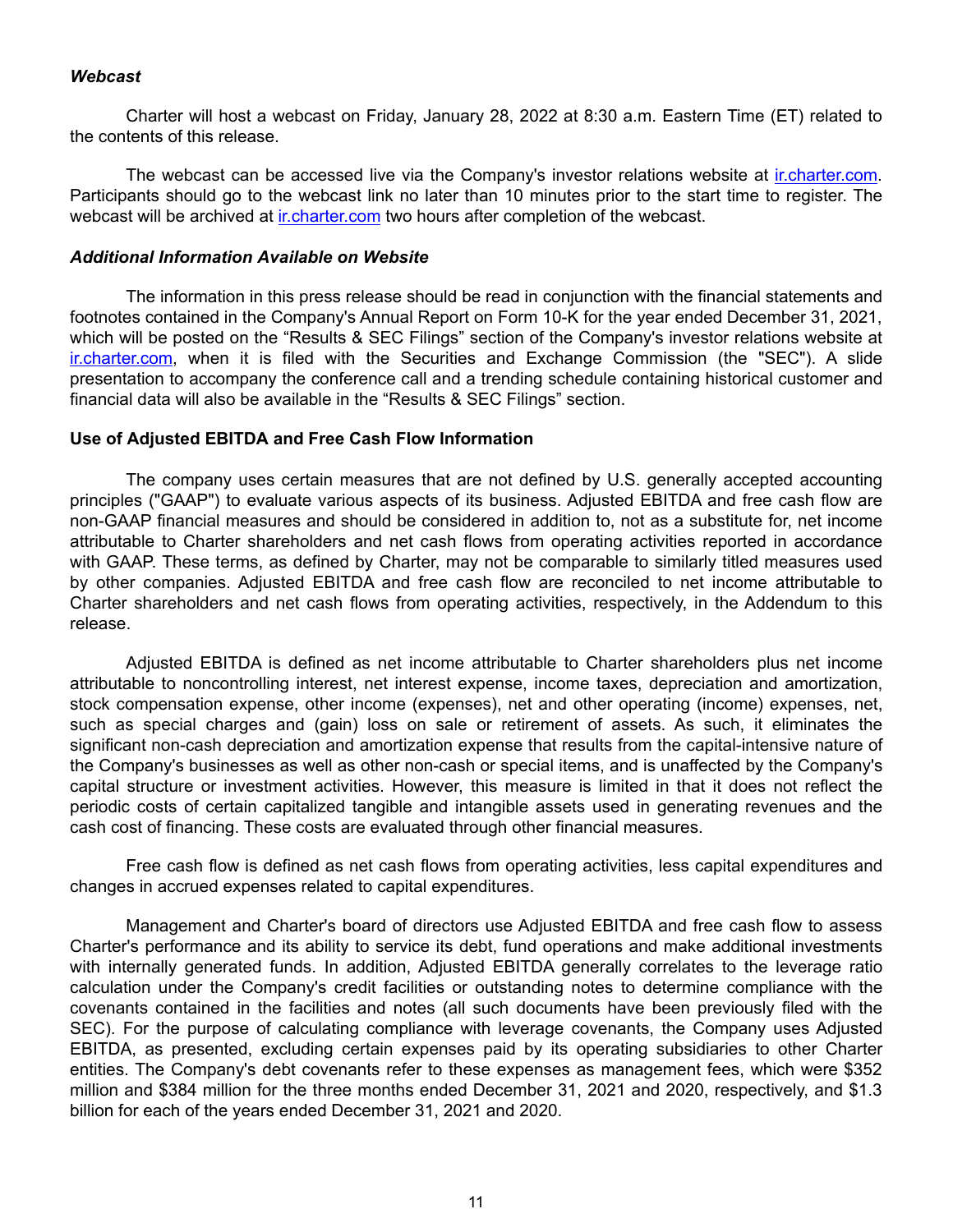# **About Charter**

Charter Communications, Inc. (NASDAQ:CHTR) is a leading broadband connectivity company and cable operator serving more than 32 million customers in 41 states through its Spectrum brand. Over an advanced communications network, the Company offers a full range of state-of-the-art residential and business services including Spectrum Internet®, TV, Mobile and Voice.

For small and medium-sized companies, Spectrum Business® delivers the same suite of broadband products and services coupled with special features and applications to enhance productivity, while for larger businesses and government entities, Spectrum Enterprise provides highly customized, fiber-based solutions. Spectrum Reach<sup>®</sup> delivers tailored advertising and production for the modern media landscape. The company also distributes award-winning news coverage, sports and high-quality original programming to its customers through Spectrum Networks and Spectrum Originals. More information about Charter can be found at corporate.charter.com.

# # #

**Contact:** Media: Management Controller Management Controller Management Controller Management Controller Management Controller Management Controller Management Controller Management Controller Management Controller Management Contro

Justin Venech Stefan Anninger 203-905-7818 203-905-7955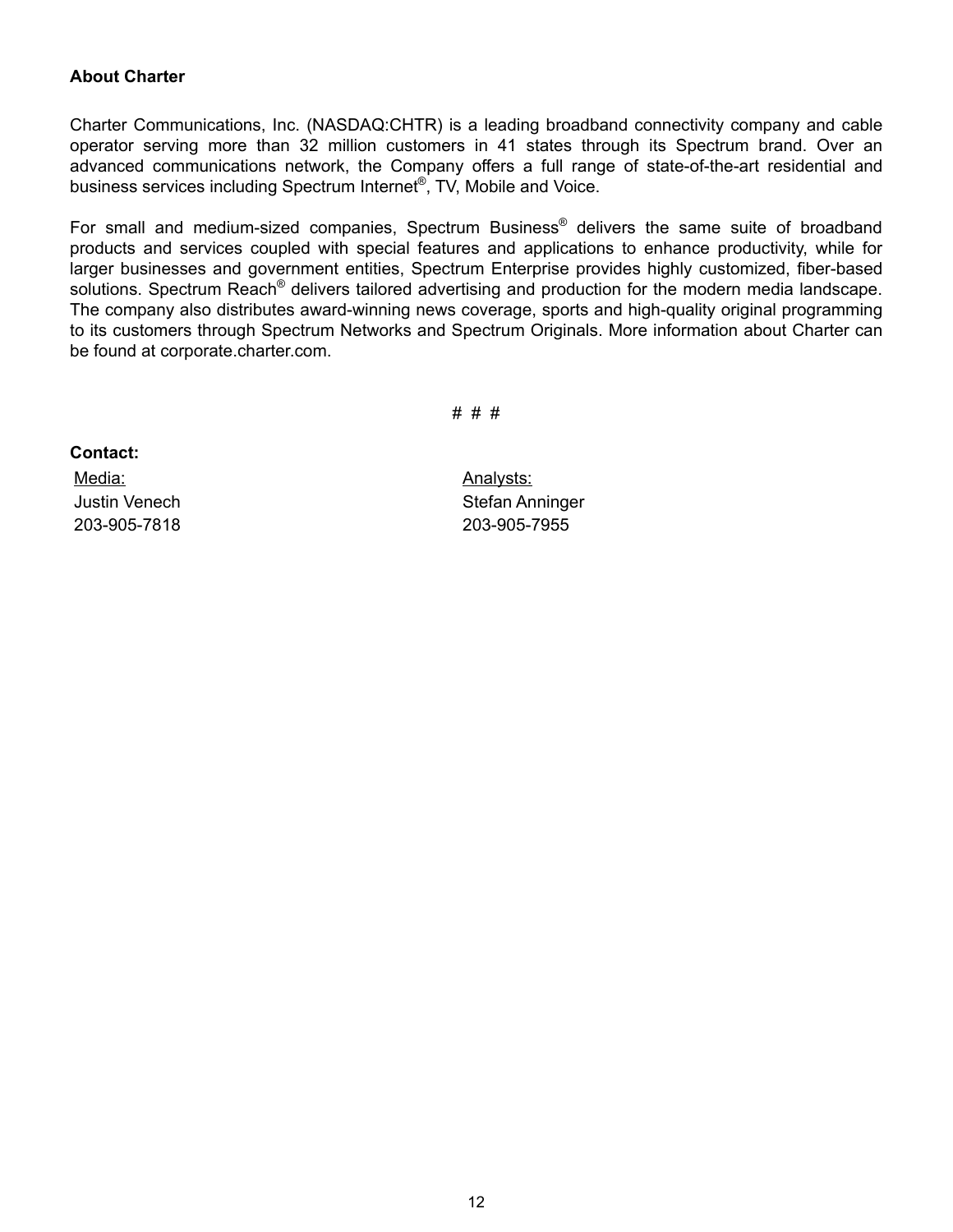# **CAUTIONARY STATEMENT REGARDING FORWARD-LOOKING STATEMENTS**

This communication includes forward-looking statements within the meaning of Section 27A of the Securities Act of 1933, as amended, and Section 21E of the Securities Exchange Act of 1934, as amended, regarding, among other things, our plans, strategies and prospects, both business and financial. Although we believe that our plans, intentions and expectations as reflected in or suggested by these forward-looking statements are reasonable, we cannot assure you that we will achieve or realize these plans, intentions or expectations. Forward-looking statements are inherently subject to risks, uncertainties and assumptions including, without limitation, the factors described under "Risk Factors" from time to time in our filings with the SEC. Many of the forward-looking statements contained in this communication may be identified by the use of forward-looking words such as "believe," "expect," "anticipate," "should," "planned," "will," "may," "intend," "estimated," "aim," "on track," "target," "opportunity," "tentative," "positioning," "designed," "create," "predict," "project," "initiatives," "seek," "would," "could," "continue," "ongoing," "upside," "increases," "grow," "focused on" and "potential," among others. Important factors that could cause actual results to differ materially from the forward-looking statements we make in this communication are set forth in our annual report on Form 10-K, and in other reports or documents that we file from time to time with the SEC, and include, but are not limited to:

- our ability to sustain and grow revenues and cash flow from operations by offering Internet, video, voice, mobile, advertising and other services to residential and commercial customers, to adequately meet the customer experience demands in our service areas and to maintain and grow our customer base, particularly in the face of increasingly aggressive competition, the need for innovation and the related capital expenditures;
- the impact of competition from other market participants, including but not limited to incumbent telephone companies, direct broadcast satellite ("DBS") operators, wireless broadband and telephone providers, digital subscriber line ("DSL") providers, fiber to the home providers and providers of video content over broadband Internet connections;
- general business conditions, unemployment levels and the level of activity in the housing sector and economic uncertainty or downturn, including the impacts of the Novel Coronavirus ("COVID-19") pandemic to sales opportunities from residential move activity, our customers, our vendors and local, state and federal governmental responses to the pandemic;
- our ability to obtain programming at reasonable prices or to raise prices to offset, in whole or in part, the effects of higher programming costs (including retransmission consents and distribution requirements);
- our ability to develop and deploy new products and technologies including consumer services and service platforms;
- any events that disrupt our networks, information systems or properties and impair our operating activities or our reputation;
- the effects of governmental regulation on our business including subsidies to consumers, subsidies and incentives for competitors, costs, disruptions and possible limitations on operating flexibility related to, and our ability to comply with, regulatory conditions applicable to us;
- the ability to hire and retain key personnel;
- our ability to procure necessary services and equipment from our vendors in a timely manner and at reasonable costs;
- the availability and access, in general, of funds to meet our debt obligations prior to or when they become due and to fund our operations and necessary capital expenditures, either through (i) cash on hand, (ii) free cash flow, or (iii) access to the capital or credit markets; and
- our ability to comply with all covenants in our indentures and credit facilities, any violation of which, if not cured in a timely manner, could trigger a default of our other obligations under cross-default provisions.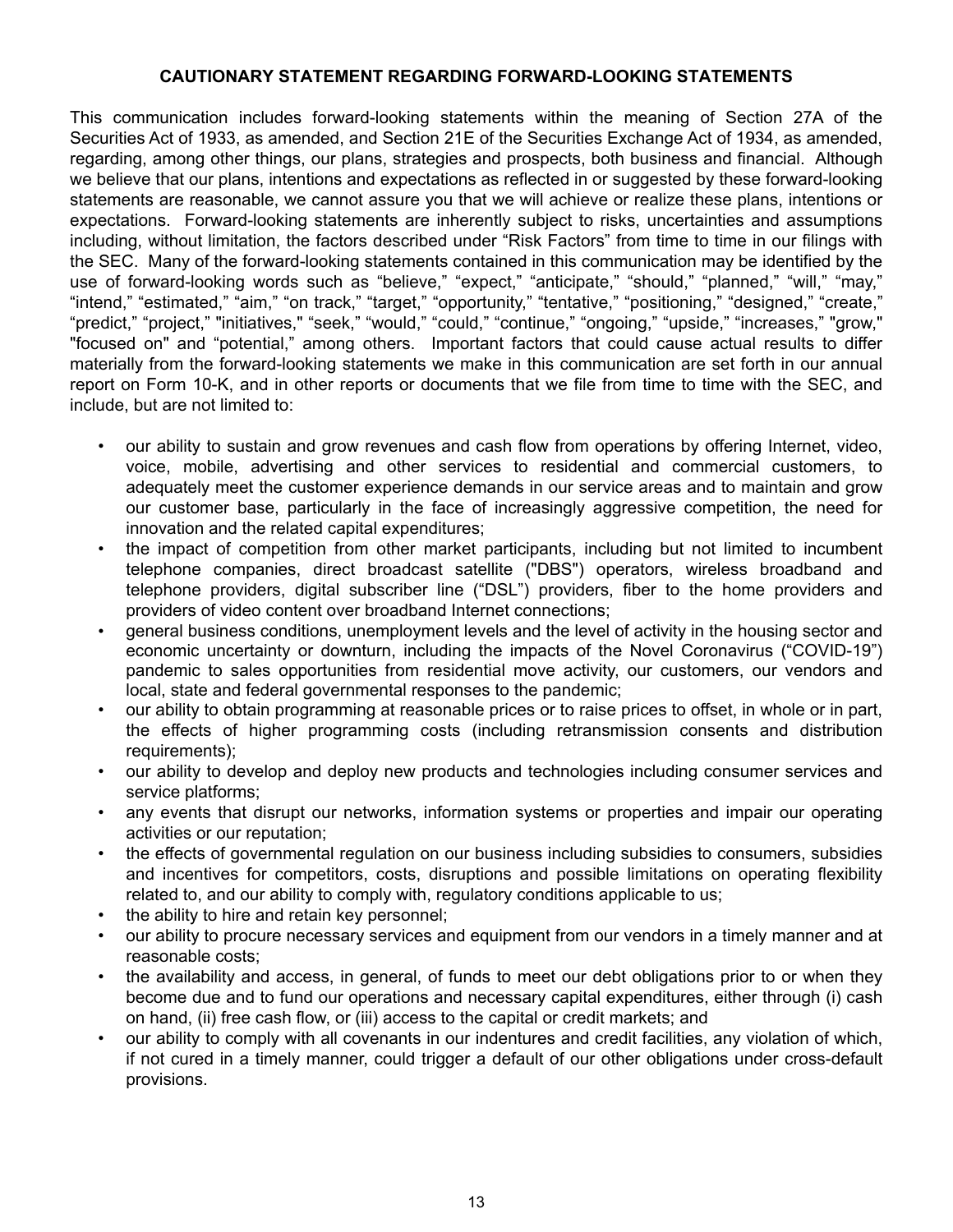All forward-looking statements attributable to us or any person acting on our behalf are expressly qualified in their entirety by this cautionary statement. We are under no duty or obligation to update any of the forward-looking statements after the date of this communication.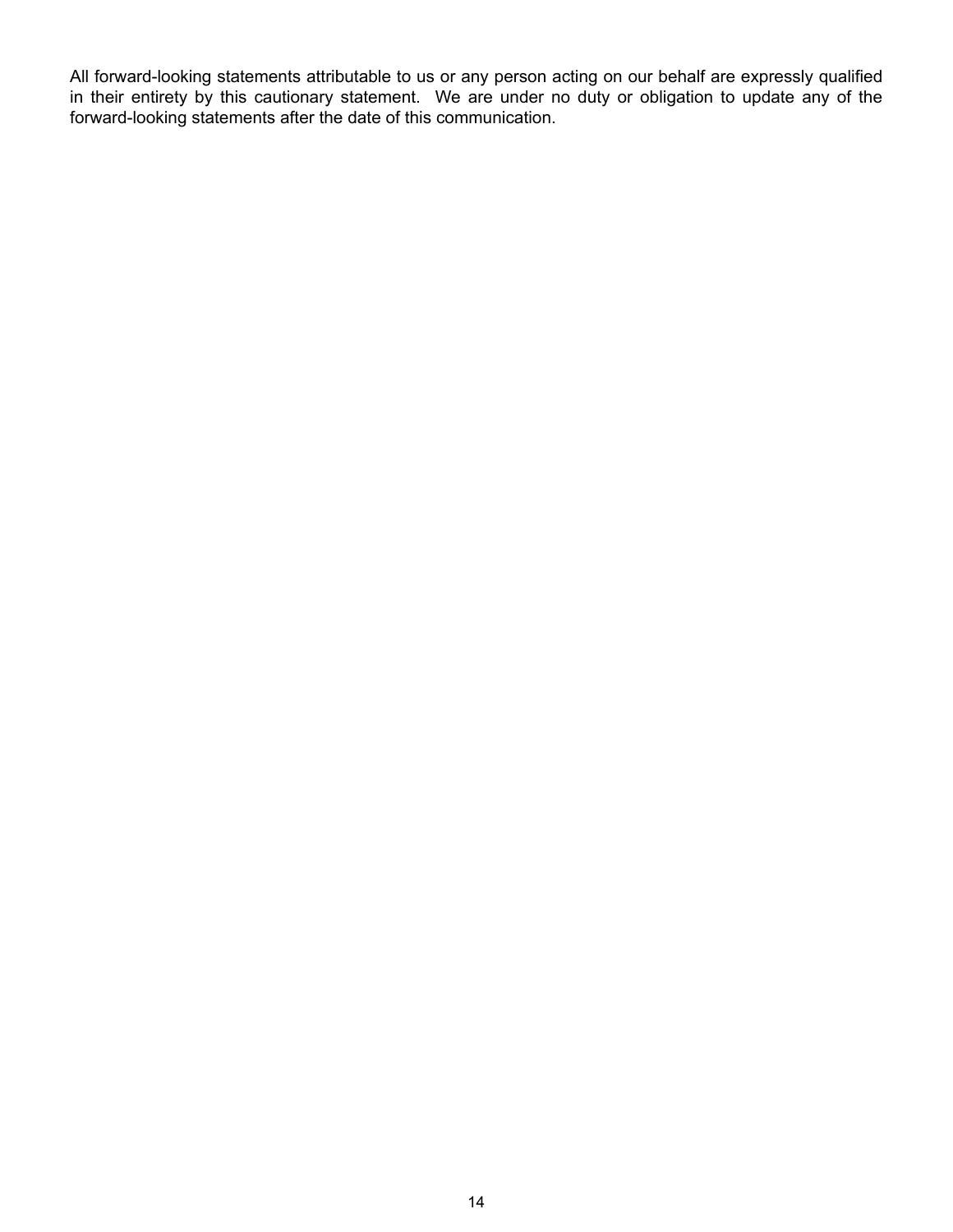#### **CHARTER COMMUNICATIONS, INC. AND SUBSIDIARIES UNAUDITED CONSOLIDATED STATEMENTS OF OPERATIONS AND OPERATING DATA (dollars in millions, except per share data)**

|                                                                                   | Three Months Ended December 31, |             |    | Year Ended December 31, |             |             |              |            |
|-----------------------------------------------------------------------------------|---------------------------------|-------------|----|-------------------------|-------------|-------------|--------------|------------|
|                                                                                   |                                 | 2021        |    | 2020                    | % Change    | 2021        | 2020         | % Change   |
| <b>REVENUES:</b>                                                                  |                                 |             |    |                         |             |             |              |            |
| Internet                                                                          | \$                              | 5,424       | \$ | 4,862                   | 11.6 $%$ \$ | 21,094      | 18,521<br>\$ | 13.9 %     |
| Video                                                                             |                                 | 4,406       |    | 4,418                   | (0.3)%      | 17,630      | 17,432       | 1.1%       |
| Voice                                                                             |                                 | 396         |    | 449                     | (11.9)%     | 1,598       | 1,806        | $(11.5)\%$ |
| Residential revenue                                                               |                                 | 10,226      |    | 9,729                   | 5.1 %       | 40,322      | 37,759       | 6.8 %      |
| Small and medium business                                                         |                                 | 1,054       |    | 997                     | 5.8 %       | 4,170       | 3,964        | 5.2 %      |
| Enterprise                                                                        |                                 | 643         |    | 623                     | 3.2%        | 2,573       | 2,468        | 4.3 %      |
| Commercial revenue                                                                |                                 | 1,697       |    | 1,620                   | 4.8 %       | 6,743       | 6,432        | 4.9%       |
| Advertising sales                                                                 |                                 | 448         |    | 625                     | $(28.2)\%$  | 1,594       | 1,699        | (6.2)%     |
| Mobile                                                                            |                                 | 632         |    | 428                     | 47.5 %      | 2,178       | 1,364        | 59.6 %     |
| Other                                                                             |                                 | 209         |    | 222                     | (6.2)%      | 845         | 843          | 0.2%       |
| <b>Total Revenue</b>                                                              |                                 | 13,212      |    | 12,624                  | 4.7 %       | 51,682      | 48,097       | 7.5 %      |
| <b>COSTS AND EXPENSES:</b>                                                        |                                 |             |    |                         |             |             |              |            |
| Programming                                                                       |                                 | 2,895       |    | 2,909                   | (0.5)%      | 11,844      | 11,401       | 3.9 %      |
| Regulatory, connectivity and produced content                                     |                                 | 592         |    | 532                     | 11.3 %      | 2,494       | 2,183        | 14.2 %     |
| Costs to service customers                                                        |                                 | 1,863       |    | 1,874                   | (0.5)%      | 7,393       | 7,472        | (1.1)%     |
| Marketing                                                                         |                                 | 791         |    | 758                     | 4.3 %       | 3,071       | 3,031        | 1.3%       |
| Mobile                                                                            |                                 | 724         |    | 522                     | 38.5 %      | 2,489       | 1,765        | 41.0 %     |
| Other expense                                                                     |                                 | 968         |    | 1,035                   | (6.5)%      | 3,761       | 3,727        | 0.9%       |
| Total operating costs and expenses (exclusive of items<br>shown separately below) |                                 | 7,833       |    | 7,630                   | 2.7%        | 31,052      | 29,579       | 5.0 %      |
| <b>Adjusted EBITDA</b>                                                            |                                 | 5,379       |    | 4,994                   | 7.7%        | 20,630      | 18,518       | 11.4 %     |
| Adjusted EBITDA margin                                                            |                                 | 40.7%       |    | 39.6 %                  |             | 39.9 %      | 38.5 %       |            |
| Depreciation and amortization                                                     |                                 | 2,280       |    | 2,409                   |             | 9,345       | 9,704        |            |
| Stock compensation expense                                                        |                                 | 98          |    | 88                      |             | 430         | 351          |            |
| Other operating expenses, net                                                     |                                 | 45          |    | 35                      |             | 329         | 58           |            |
| Income from operations                                                            |                                 | 2,956       |    | 2,462                   |             | 10,526      | 8,405        |            |
| <b>OTHER INCOME (EXPENSES):</b>                                                   |                                 |             |    |                         |             |             |              |            |
| Interest expense, net                                                             |                                 | (1,034)     |    | (965)                   |             | (4,037)     | (3,848)      |            |
| Other income (expenses), net                                                      |                                 | 136         |    | 158                     |             | (101)       | (255)        |            |
|                                                                                   |                                 | (898)       |    | (807)                   |             | (4, 138)    | (4, 103)     |            |
| Income before income taxes                                                        |                                 | 2,058       |    | 1,655                   |             | 6,388       | 4,302        |            |
| Income tax expense                                                                |                                 | (224)       |    | (254)                   |             | (1,068)     | (626)        |            |
| Consolidated net income                                                           |                                 | 1,834       |    | 1,401                   |             | 5,320       | 3,676        |            |
| Less: Net income attributable to noncontrolling interests                         |                                 | (224)       |    | (155)                   |             | (666)       | (454)        |            |
| Net income attributable to Charter shareholders                                   |                                 | 1,610       | \$ | 1,246                   |             | 4,654       | 3,222<br>\$  |            |
| EARNINGS PER COMMON SHARE ATTRIBUTABLE TO<br><b>CHARTER SHAREHOLDERS:</b>         |                                 |             |    |                         |             |             |              |            |
| Basic                                                                             |                                 | 9.17        | \$ | 6.33                    |             | 25.34       | 15.85<br>S   |            |
| <b>Diluted</b>                                                                    | \$                              | 8.93        | \$ | 6.05                    |             | 24.47       | \$<br>15.40  |            |
| Weighted average common shares outstanding, basic                                 |                                 | 175,623,846 |    | 196,906,511             |             | 183,669,369 | 203,316,483  |            |
| Weighted average common shares outstanding, diluted                               |                                 | 180,417,622 |    | 212,077,917             |             | 193,042,948 | 209,273,247  |            |

Adjusted EBITDA is a non-GAAP term. See page 6 of this addendum for the reconciliation of Adjusted EBITDA to net income attributable to Charter shareholders as defined by GAAP.

All percentages are calculated using whole numbers. Minor differences may exist due to rounding.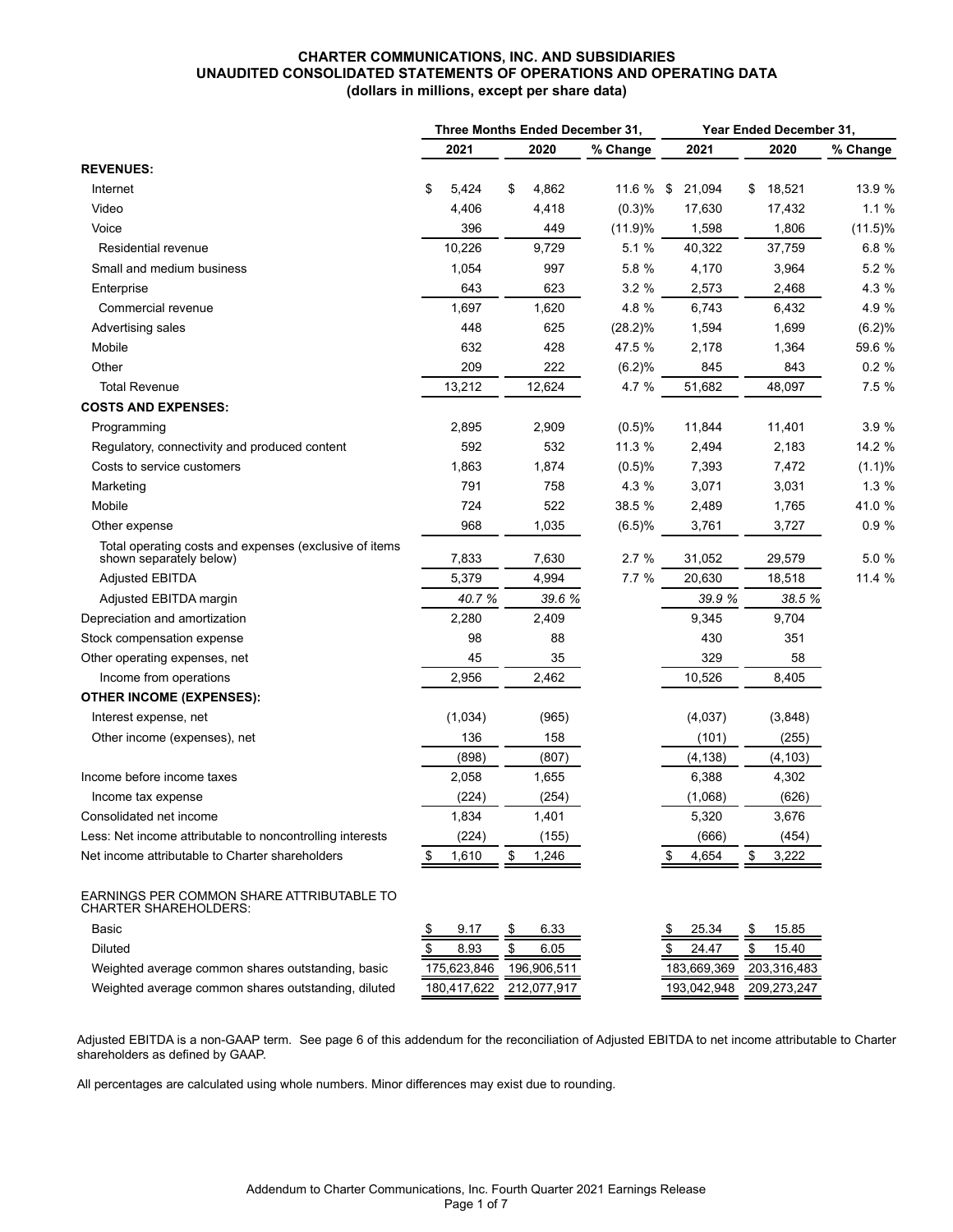#### **CHARTER COMMUNICATIONS, INC. AND SUBSIDIARIES CONDENSED CONSOLIDATED BALANCE SHEETS (dollars in millions)**

|                                             | December 31, |             |    |         |  |  |  |  |
|---------------------------------------------|--------------|-------------|----|---------|--|--|--|--|
|                                             |              | 2021        |    | 2020    |  |  |  |  |
| <b>ASSETS</b>                               |              | (unaudited) |    |         |  |  |  |  |
| <b>CURRENT ASSETS:</b>                      |              |             |    |         |  |  |  |  |
| Cash and cash equivalents                   | \$           | 601         | \$ | 1,001   |  |  |  |  |
| Accounts receivable, net                    |              | 2,579       |    | 2,539   |  |  |  |  |
| Prepaid expenses and other current assets   |              | 386         |    | 369     |  |  |  |  |
| Total current assets                        |              | 3,566       |    | 3,909   |  |  |  |  |
| <b>INVESTMENT IN CABLE PROPERTIES:</b>      |              |             |    |         |  |  |  |  |
| Property, plant and equipment, net          |              | 34,310      |    | 34,357  |  |  |  |  |
| Customer relationships, net                 |              | 4,060       |    | 5,615   |  |  |  |  |
| Franchises                                  |              | 67,346      |    | 67,322  |  |  |  |  |
| Goodwill                                    |              | 29,562      |    | 29,554  |  |  |  |  |
| Total investment in cable properties, net   |              | 135,278     |    | 136,848 |  |  |  |  |
| OTHER NONCURRENT ASSETS                     |              | 3,647       |    | 3,449   |  |  |  |  |
| <b>Total assets</b>                         | \$           | 142,491     | \$ | 144,206 |  |  |  |  |
| <b>LIABILITIES AND SHAREHOLDERS' EQUITY</b> |              |             |    |         |  |  |  |  |
| <b>CURRENT LIABILITIES:</b>                 |              |             |    |         |  |  |  |  |
| Accounts payable and accrued liabilities    | \$           | 9,461       | \$ | 8,867   |  |  |  |  |
| Current portion of long-term debt           |              | 2,997       |    | 1,008   |  |  |  |  |
| <b>Total current liabilities</b>            |              | 12,458      |    | 9,875   |  |  |  |  |
| <b>LONG-TERM DEBT</b>                       |              | 88,564      |    | 81,744  |  |  |  |  |
| DEFERRED INCOME TAXES                       |              | 19,096      |    | 18,108  |  |  |  |  |
| OTHER LONG-TERM LIABILITIES                 |              | 4,217       |    | 4,198   |  |  |  |  |
| SHAREHOLDERS' EQUITY:                       |              |             |    |         |  |  |  |  |
| Controlling interest                        |              | 14,050      |    | 23,805  |  |  |  |  |
| Noncontrolling interests                    |              | 4,106       |    | 6,476   |  |  |  |  |
| Total shareholders' equity                  |              | 18,156      |    | 30,281  |  |  |  |  |
| Total liabilities and shareholders' equity  |              | 142,491     | \$ | 144,206 |  |  |  |  |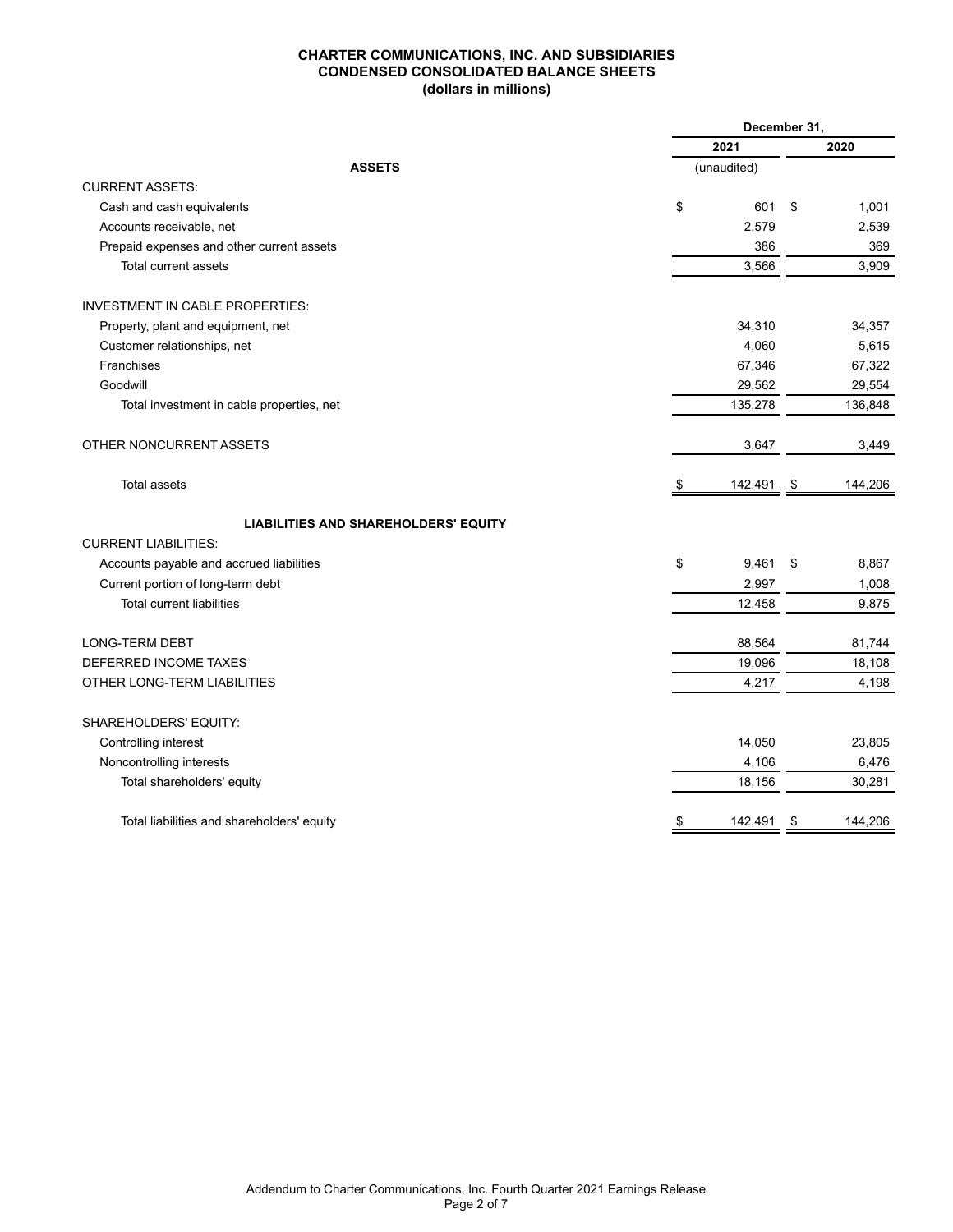#### **CHARTER COMMUNICATIONS, INC. AND SUBSIDIARIES UNAUDITED CONSOLIDATED STATEMENTS OF CASH FLOWS (dollars in millions)**

|                                                                                                    |               | <b>Three Months Ended</b><br>December 31. |      |          | Year Ended December 31, |           |    |           |
|----------------------------------------------------------------------------------------------------|---------------|-------------------------------------------|------|----------|-------------------------|-----------|----|-----------|
|                                                                                                    |               | 2021                                      |      | 2020     |                         | 2021      |    | 2020      |
| CASH FLOWS FROM OPERATING ACTIVITIES:                                                              |               |                                           |      |          |                         |           |    |           |
| Consolidated net income                                                                            | \$            | 1,834                                     | \$   | 1,401    | \$                      | 5,320     | \$ | 3,676     |
| Adjustments to reconcile consolidated net income to net cash flows from<br>operating activities:   |               |                                           |      |          |                         |           |    |           |
| Depreciation and amortization                                                                      |               | 2,280                                     |      | 2,409    |                         | 9,345     |    | 9,704     |
| Stock compensation expense                                                                         |               | 98                                        |      | 88       |                         | 430       |    | 351       |
| Noncash interest income, net                                                                       |               | (3)                                       |      | (10)     |                         | (23)      |    | (41)      |
| Deferred income taxes                                                                              |               | 158                                       |      | 213      |                         | 826       |    | 465       |
| Other, net                                                                                         |               | (98)                                      |      | (165)    |                         | 181       |    | 214       |
| Changes in operating assets and liabilities, net of effects from acquisitions<br>and dispositions: |               |                                           |      |          |                         |           |    |           |
| Accounts receivable                                                                                |               | 71                                        |      | (142)    |                         | (35)      |    | (67)      |
| Prepaid expenses and other assets                                                                  |               | (40)                                      |      | 125      |                         | (167)     |    | (31)      |
| Accounts payable, accrued liabilities and other                                                    |               | (74)                                      |      | 230      |                         | 362       |    | 291       |
| Net cash flows from operating activities                                                           |               | 4,226                                     |      | 4,149    |                         | 16,239    |    | 14.562    |
| CASH FLOWS FROM INVESTING ACTIVITIES:                                                              |               |                                           |      |          |                         |           |    |           |
| Purchases of property, plant and equipment                                                         |               | (2,072)                                   |      | (2,063)  |                         | (7,635)   |    | (7, 415)  |
| Change in accrued expenses related to capital expenditures                                         |               | 131                                       |      | (7)      |                         | 80        |    | (77)      |
| Purchases of wireless spectrum licenses                                                            |               |                                           |      | (371)    |                         |           |    | (464)     |
| Real estate investments through variable interest entities                                         |               |                                           |      | (61)     |                         | (128)     |    | (183)     |
| Other, net                                                                                         |               | (51)                                      |      | (68)     |                         | (71)      |    | (18)      |
| Net cash flows from investing activities                                                           |               | (1,992)                                   |      | (2,570)  |                         | (7, 754)  |    | (8, 157)  |
| CASH FLOWS FROM FINANCING ACTIVITIES:                                                              |               |                                           |      |          |                         |           |    |           |
| Borrowings of long-term debt                                                                       |               | 5,713                                     |      | 5,402    |                         | 20,976    |    | 15,754    |
| Repayments of long-term debt                                                                       |               | (2, 495)                                  |      | (2, 383) |                         | (12, 146) |    | (12,094)  |
| Payments for debt issuance costs                                                                   |               | (26)                                      |      | (34)     |                         | (102)     |    | (125)     |
| Issuance of equity                                                                                 |               |                                           |      |          |                         |           |    | 23        |
| Purchase of treasury stock                                                                         |               | (4, 597)                                  |      | (4,349)  |                         | (15, 431) |    | (11, 217) |
| Proceeds from exercise of stock options                                                            |               | 1                                         |      | 13       |                         | 44        |    | 184       |
| Purchase of noncontrolling interest                                                                |               | (734)                                     |      | (578)    |                         | (2, 234)  |    | (1, 462)  |
| Distributions to noncontrolling interest                                                           |               | (4)                                       |      | (40)     |                         | (75)      |    | (154)     |
| Borrowings for real estate investments through variable interest entities                          |               | 2                                         |      | 61       |                         | 130       |    | 120       |
| Other, net                                                                                         |               | 41                                        |      | 44       |                         | (47)      |    | 18        |
| Net cash flows from financing activities                                                           |               | (2,099)                                   |      | (1,864)  |                         | (8,885)   |    | (8,953)   |
| NET INCREASE (DECREASE) IN CASH AND CASH EQUIVALENTS                                               |               | 135                                       |      | (285)    |                         | (400)     |    | (2, 548)  |
| CASH AND CASH EQUIVALENTS, beginning of period                                                     |               | 466                                       |      | 1,286    |                         | 1,001     |    | 3,549     |
| CASH AND CASH EQUIVALENTS, end of period                                                           | \$            | 601                                       | $\,$ | 1,001    | $\frac{1}{2}$           | 601       | \$ | 1,001     |
| CASH PAID FOR INTEREST                                                                             | $\frac{3}{2}$ | 1,005                                     | \$   | 843      | \$                      | 4,043     | \$ | 3,866     |
| CASH PAID FOR TAXES                                                                                | $\sqrt[6]{3}$ | 58                                        | \$   | 39       | \$                      | 157       | \$ | 123       |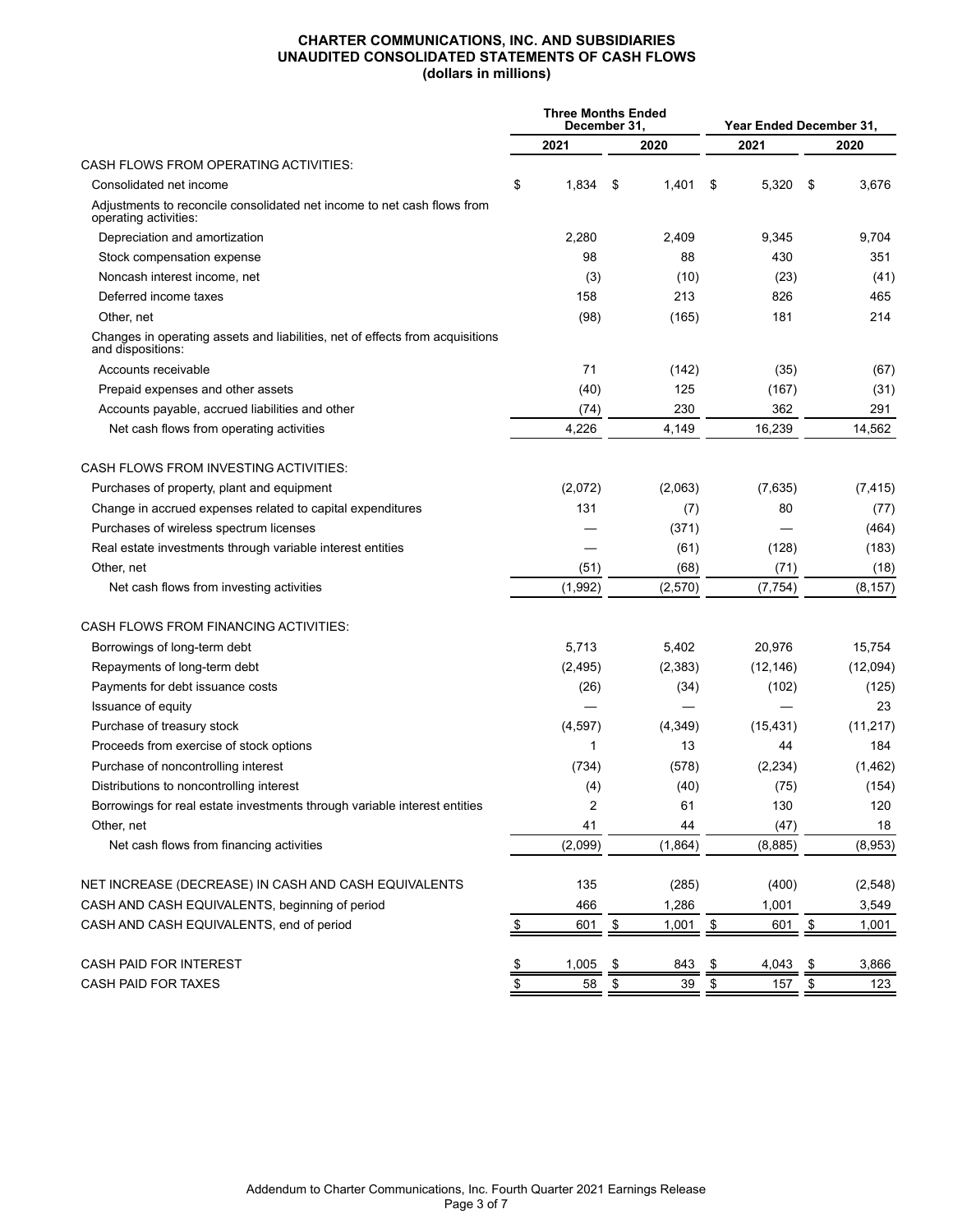### **CHARTER COMMUNICATIONS, INC. AND SUBSIDIARIES UNAUDITED SUMMARY OF OPERATING STATISTICS (in thousands, except per customer and penetration data)**

|                                                                   | Approximate as of       |    |                          |    |                          |  |
|-------------------------------------------------------------------|-------------------------|----|--------------------------|----|--------------------------|--|
|                                                                   | December 31,<br>2021(a) |    | December 31,<br>2020 (a) |    | December 31,<br>2019 (a) |  |
| Footprint (b)                                                     |                         |    |                          |    |                          |  |
| <b>Estimated Passings</b>                                         | 54,521                  |    | 53,416                   |    | 52,270                   |  |
| <b>Customer Relationships (c)</b>                                 |                         |    |                          |    |                          |  |
| Residential                                                       | 29,926                  |    | 29,079                   |    | 27,277                   |  |
| <b>SMB</b><br><b>Total Customer Relationships</b>                 | 2,143<br>32,069         |    | 2,051<br>31,130          |    | 1,958<br>29,235          |  |
|                                                                   |                         |    |                          |    |                          |  |
| Residential<br><b>SMB</b>                                         | 103                     |    | 167                      |    | 240                      |  |
| Total Customer Relationships Quarterly Net Additions              | 17<br>120               |    | 30<br>197                |    | 28<br>268                |  |
|                                                                   |                         |    |                          |    |                          |  |
| Total Customer Relationship Penetration of Estimated Passings (d) | 58.8 %                  |    | 58.3 %                   |    | 55.9 %                   |  |
| Monthly Residential Revenue per Residential Customer (e)          | \$<br>114.14            | \$ | 111.85                   | \$ | 113.79                   |  |
| Monthly SMB Revenue per SMB Customer (f)                          | \$<br>164.59            | \$ | 163.02                   | \$ | 169.06                   |  |
| <b>Residential Customer Relationships Penetration</b>             |                         |    |                          |    |                          |  |
| Single Play Penetration (g)                                       | 46.7 %                  |    | 44.5 %                   |    | 43.0 %                   |  |
| Double Play Penetration (g)                                       | 33.0 %                  |    | 32.7 %                   |    | 30.7 %                   |  |
| Triple Play Penetration (g)                                       | 20.4 %                  |    | 22.9 %                   |    | 26.2 %                   |  |
| % Residential Non-Video Customer Relationships                    | 49.2 %                  |    | 46.2 %                   |    | 42.7 %                   |  |
| Internet                                                          |                         |    |                          |    |                          |  |
| Residential                                                       | 28,137                  |    | 27,023                   |    | 24,908                   |  |
| <b>SMB</b>                                                        | 1,952                   |    | 1,856                    |    | 1,756                    |  |
| <b>Total Internet Customers</b>                                   | 30,089                  |    | 28,879                   |    | 26,664                   |  |
| Residential                                                       | 172                     |    | 216                      |    | 313                      |  |
| <b>SMB</b>                                                        | 18                      | 30 |                          |    | 26                       |  |
| <b>Total Internet Quarterly Net Additions</b>                     | 190                     |    | 246                      |    | 339                      |  |
| Video                                                             |                         |    |                          |    |                          |  |
| Residential                                                       | 15,216                  |    | 15,639                   |    | 15,620                   |  |
| <b>SMB</b>                                                        | 617                     |    | 561                      |    | 524                      |  |
| <b>Total Video Customers</b>                                      | 15,833                  |    | 16,200                   |    | 16,144                   |  |
| Residential                                                       | (71)                    |    | (66)                     |    | (105)                    |  |
| <b>SMB</b>                                                        | 13                      |    | 31                       |    | 4                        |  |
| <b>Total Video Quarterly Net Additions</b>                        | (58)                    |    | (35)                     |    | (101)                    |  |
| Voice                                                             |                         |    |                          |    |                          |  |
| Residential                                                       | 8,621                   |    | 9,215                    |    | 9,443                    |  |
| <b>SMB</b>                                                        | 1,282                   |    | 1,224                    |    | 1,144                    |  |
| <b>Total Voice Customers</b>                                      | 9,903                   |    | 10,439                   |    | 10,587                   |  |
| Residential                                                       | (163)                   |    | (120)                    |    | (152)                    |  |
| <b>SMB</b>                                                        | 9                       |    | 17                       |    | 24                       |  |
| <b>Total Voice Quarterly Net Additions</b>                        | (154)                   |    | (103)                    |    | (128)                    |  |
| Mobile Lines (h)                                                  |                         |    |                          |    |                          |  |
| Residential                                                       | 3,448                   |    | 2,320                    |    | 1,078                    |  |
| <b>SMB</b><br><b>Total Mobile Lines</b>                           | 116<br>3,564            |    | 55<br>2,375              |    | 4<br>1,082               |  |
| Residential                                                       |                         |    |                          |    |                          |  |
| <b>SMB</b>                                                        | 363<br>17               |    | 300<br>15                |    | 285<br>3                 |  |
| Total Mobile Lines Quarterly Net Additions                        | 380                     |    | $\overline{3}15$         |    | 288                      |  |
| Enterprise (i)                                                    |                         |    |                          |    |                          |  |
| Enterprise Primary Service Units ("PSUs")                         | 272                     |    | 259                      |    | 252                      |  |
| <b>Enterprise Quarterly Net Additions</b>                         | 3                       |    | 2                        |    | 3                        |  |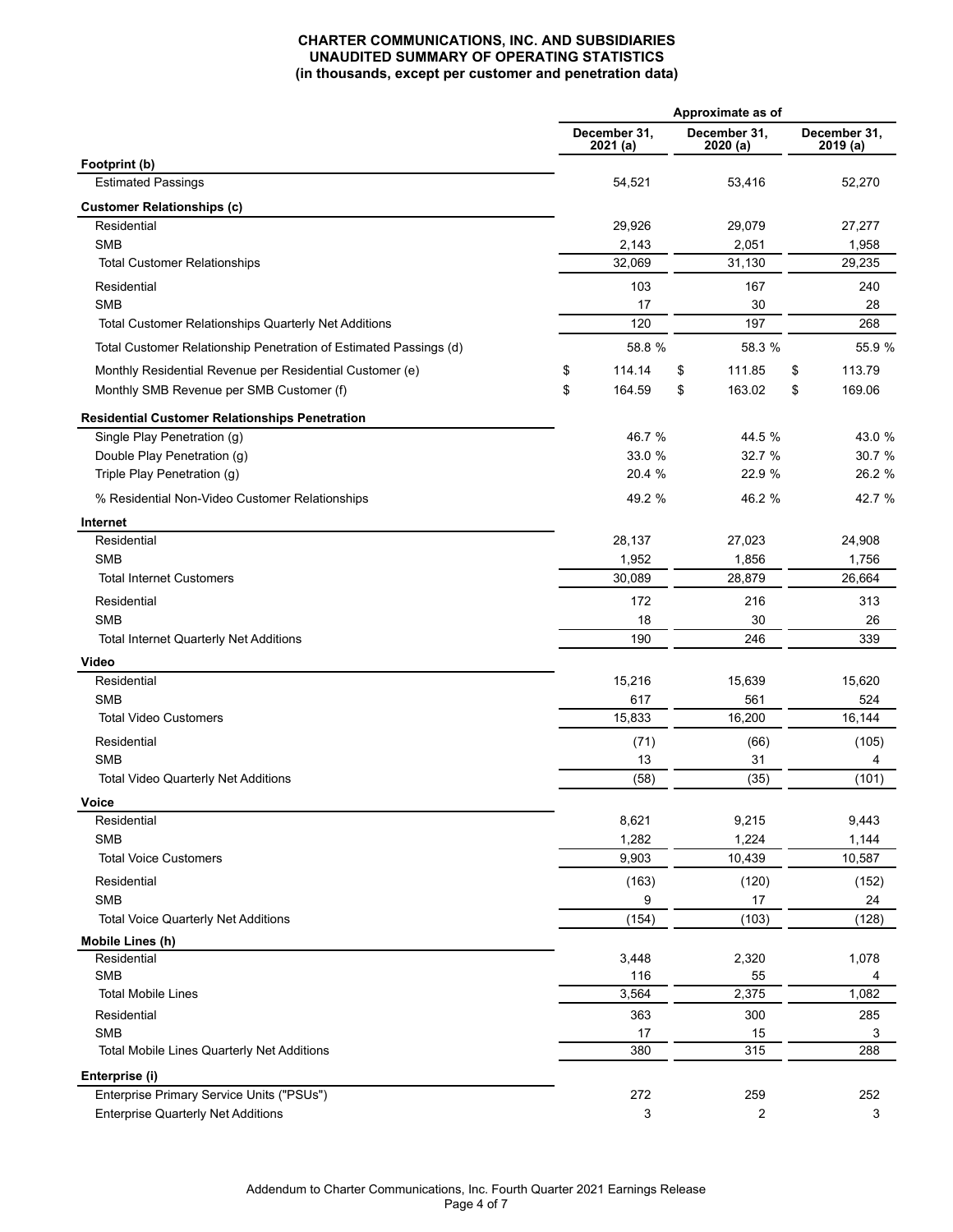- (a) We calculate the aging of customer accounts based on the monthly billing cycle for each account. On that basis, at December 31, 2021, December 31, 2020 and December 31, 2019, customers included approximately 150,700, 168,400 and 154,200 customers, respectively, whose accounts were over 60 days past due, approximately 39,900, 17,800 and 13,500 customers, respectively, whose accounts were over 90 days past due and approximately 43,500, 11,100 and 10,000 customers, respectively, whose accounts were over 120 days past due. The increase in the past due accounts is predominately due to pre-existing balances for customers participating in the Emergency Broadband Benefit program through which a customer's monthly payment is subsidized by the federal government.
- (b) Passings represent our estimate of the number of units, such as single family homes, apartment and condominium units and SMB and enterprise sites passed by our cable distribution network in the areas where we offer the service indicated. These estimates are based upon the information available at this time and are updated for all periods presented when new information becomes available.
- (c) Customer relationships include the number of customers that receive one or more levels of service, encompassing Internet, video and voice services, without regard to which service(s) such customers receive. Customers who reside in residential multiple dwelling units ("MDUs") and that are billed under bulk contracts are counted based on the number of billed units within each bulk MDU. Total customer relationships exclude enterprise and mobile-only customer relationships.
- (d) Penetration represents residential and SMB customers as a percentage of estimated passings. Penetration excludes mobile-only customers.
- (e) Monthly residential revenue per residential customer is calculated as total residential quarterly revenue divided by three divided by average residential customer relationships during the respective quarter and excludes mobile revenue and customers.
- (f) Monthly SMB revenue per SMB customer is calculated as total SMB quarterly revenue divided by three divided by average SMB customer relationships during the respective quarter and excludes mobile revenue and customers.
- (g) Single play, double play and triple play penetration represents the number of residential single play, double play and triple play cable customers, respectively, as a percentage of residential customer relationships, excluding mobile.
- (h) Mobile lines include phones and tablets which require one of our standard rate plans (e.g., "Unlimited" or "By the Gig"). Mobile lines exclude wearables and other devices that do not require standard phone rate plans.
- (i) Enterprise PSUs represents the aggregate number of fiber service offerings counting each separate service offering at each customer location as an individual PSU.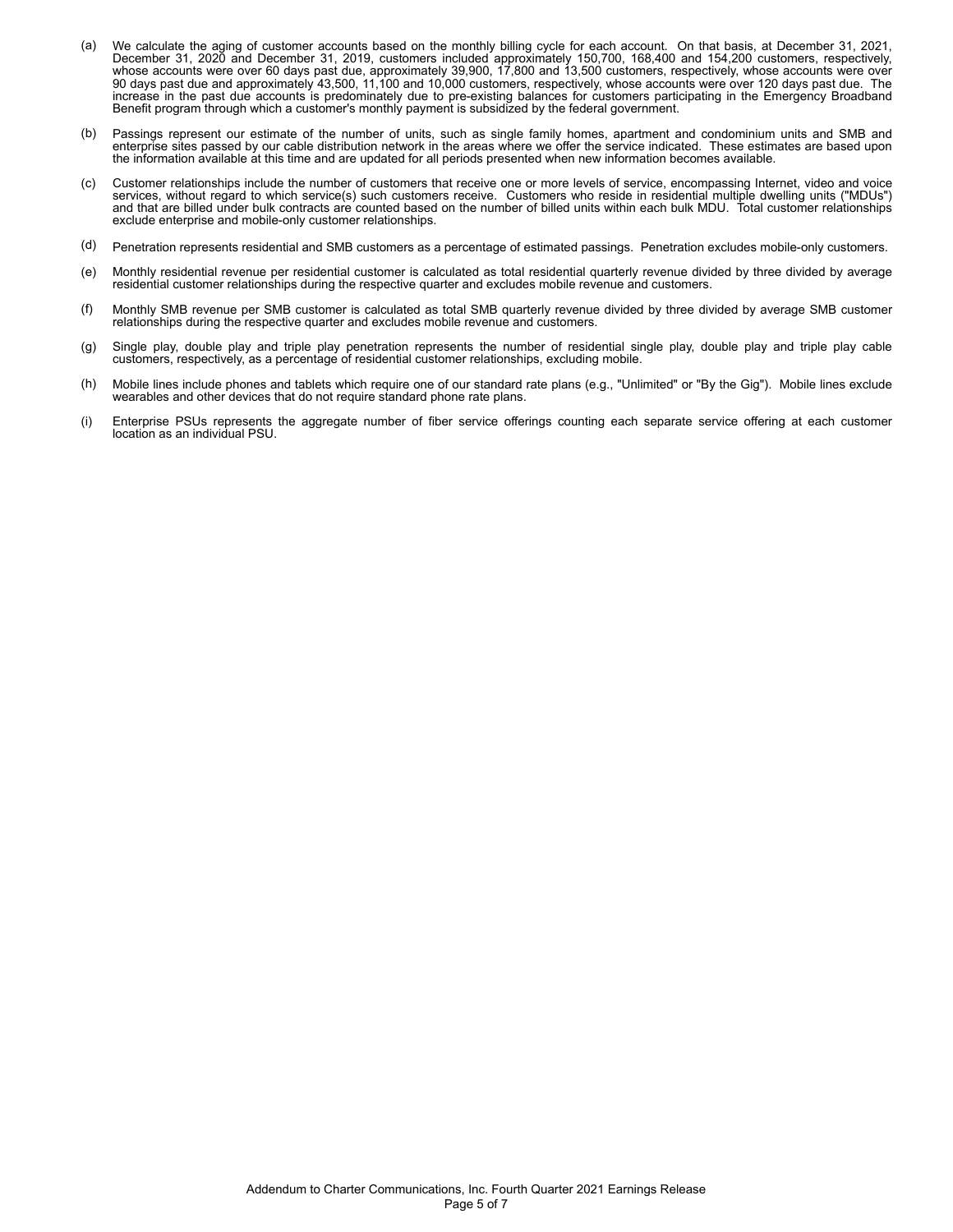#### **CHARTER COMMUNICATIONS, INC. AND SUBSIDIARIES UNAUDITED RECONCILIATION OF NON-GAAP MEASURES TO GAAP MEASURES (dollars in millions)**

|                                                            | <b>Three Months Ended</b><br>December 31, |         |      |         | Year Ended December 31, |         |      |          |  |
|------------------------------------------------------------|-------------------------------------------|---------|------|---------|-------------------------|---------|------|----------|--|
|                                                            |                                           | 2021    |      | 2020    |                         | 2021    |      | 2020     |  |
| Net income attributable to Charter shareholders            | \$                                        | 1,610   | -\$  | 1,246   | \$                      | 4,654   | - \$ | 3,222    |  |
| Plus: Net income attributable to noncontrolling interest   |                                           | 224     |      | 155     |                         | 666     |      | 454      |  |
| Interest expense, net                                      |                                           | 1,034   |      | 965     |                         | 4,037   |      | 3,848    |  |
| Income tax expense                                         |                                           | 224     |      | 254     |                         | 1,068   |      | 626      |  |
| Depreciation and amortization                              |                                           | 2,280   |      | 2,409   |                         | 9,345   |      | 9,704    |  |
| Stock compensation expense                                 |                                           | 98      |      | 88      |                         | 430     |      | 351      |  |
| Other (income) expenses, net                               |                                           | (91)    |      | (123)   |                         | 430     |      | 313      |  |
| Adjusted EBITDA (a)                                        |                                           | 5,379   | \$   | 4,994   |                         | 20,630  |      | 18,518   |  |
| Net cash flows from operating activities                   | \$                                        | 4,226   | - \$ | 4,149   | -\$                     | 16,239  | - \$ | 14,562   |  |
| Less: Purchases of property, plant and equipment           |                                           | (2,072) |      | (2,063) |                         | (7,635) |      | (7, 415) |  |
| Change in accrued expenses related to capital expenditures |                                           | 131     |      | (7)     |                         | 80      |      | (77)     |  |
| Free cash flow                                             | \$                                        | 2,285   | S    | 2,079   | \$                      | 8,684   | S.   | 7,070    |  |

(a) See page 1 of this addendum for detail of the components included within Adjusted EBITDA.

The above schedule is presented in order to reconcile Adjusted EBITDA and free cash flow, non-GAAP measures, to the most directly comparable GAAP measures in accordance with Section 401(b) of the Sarbanes-Oxley Act.